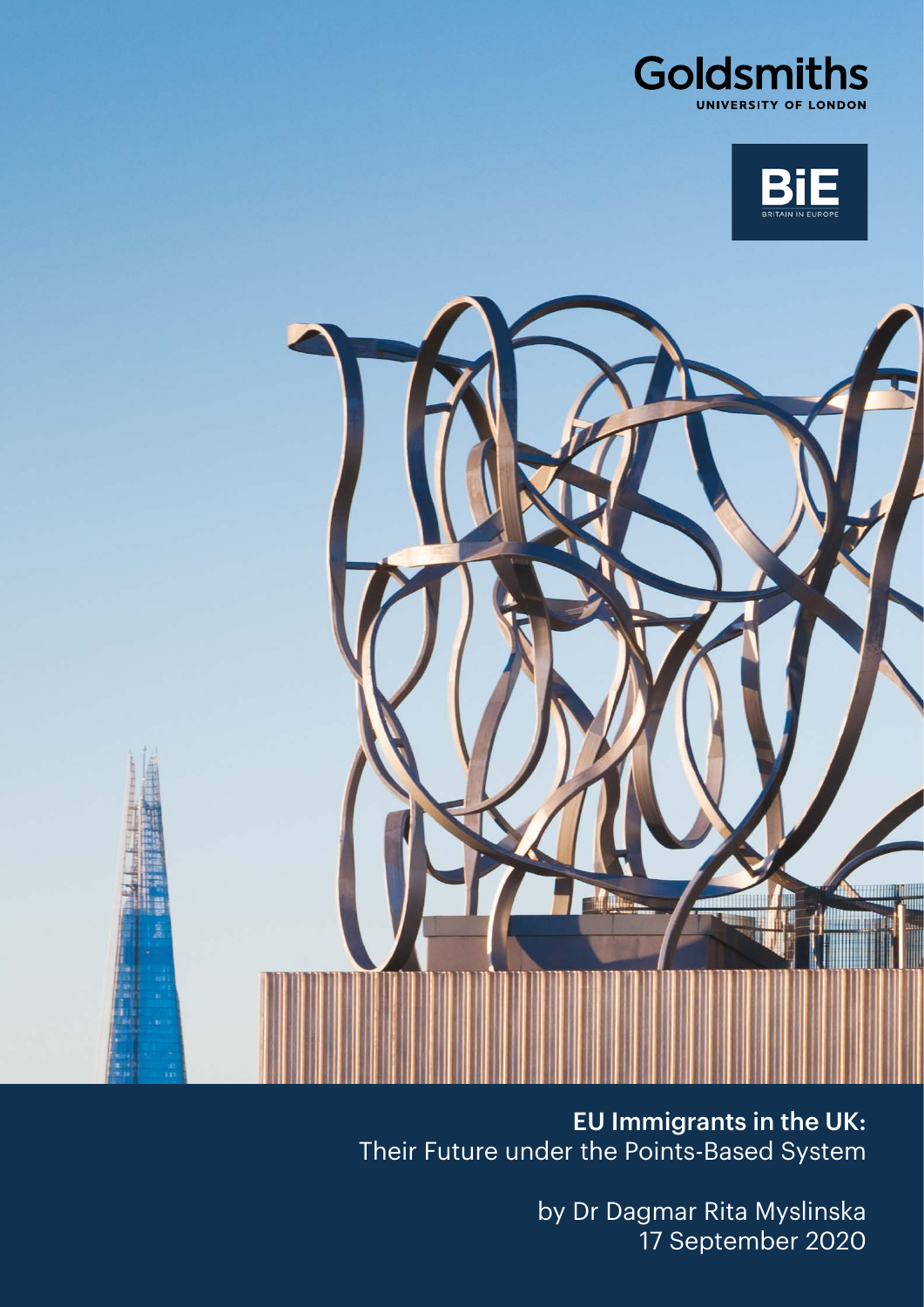# DEPARTMENT OF LAW, GOI D SMITHS UNIVERSITY OF LONDON

The Law programme at Goldsmiths, University of London brings together cutting-edge academic research, teaching expertise and public policy work in areas such as criminal law and criminology, media law, human rights, artificial intelligence, intellectual property, European law and international law.

The programme draws on this wealth of knowledge to educate future lawyers looking to tackle society's inequalities, injustices and abuses of power. In tune with Goldsmiths' rich heritage of social awareness and social engagement, championing human rights and social justice, the Law programme is an intellectual space for radical, critical and creative thinking.

For more information on the Law programme at Goldsmiths, see: [www.gold.ac.uk/law/](https://www.gold.ac.uk/law/)

# BRITAIN IN EUROPE THINKTANK

#### **Britain in Europe is an innovative academic thinktank which feeds into the Law programme at Goldsmiths, University of London.**

Britain in Europe's dynamic membership comprises Law academics and academic scholars from other disciplines, barristers, solicitors, judges, politicians, members of international human rights organisations and other third sector experts from across Britain and Europe.

Britain in Europe research benefits from a wide range of dynamic external collaborations, including with Liberty, Justice, the Honourable Society of the Inner Temple, the Bar Human Rights Committee, the New Europeans, Fair Trials International, the European Criminal Bar Association, the Hellenic Criminal Bar Association and others.

BiE develops its main research activity in the UK, and extends its initiatives to Brussels and Strasbourg, particularly at the European Parliament, in close collaboration with civil rights organisations and former British MEPs.

BiE's aims are:

- To analyse the socio-legal, economic, and political efect of Brexit in the UK and Europe
- To provide a research platform that will contribute to the construction of a future relationship between the UK and the European Union
- To ensure that the UK and European countries will remain fully aligned on the protection of human rights after Brexit

If you want to communicate with BiE, please feel free to email Goldsmiths Law at [law@gold.ac.uk](mailto:law%40gold.ac.uk?subject=)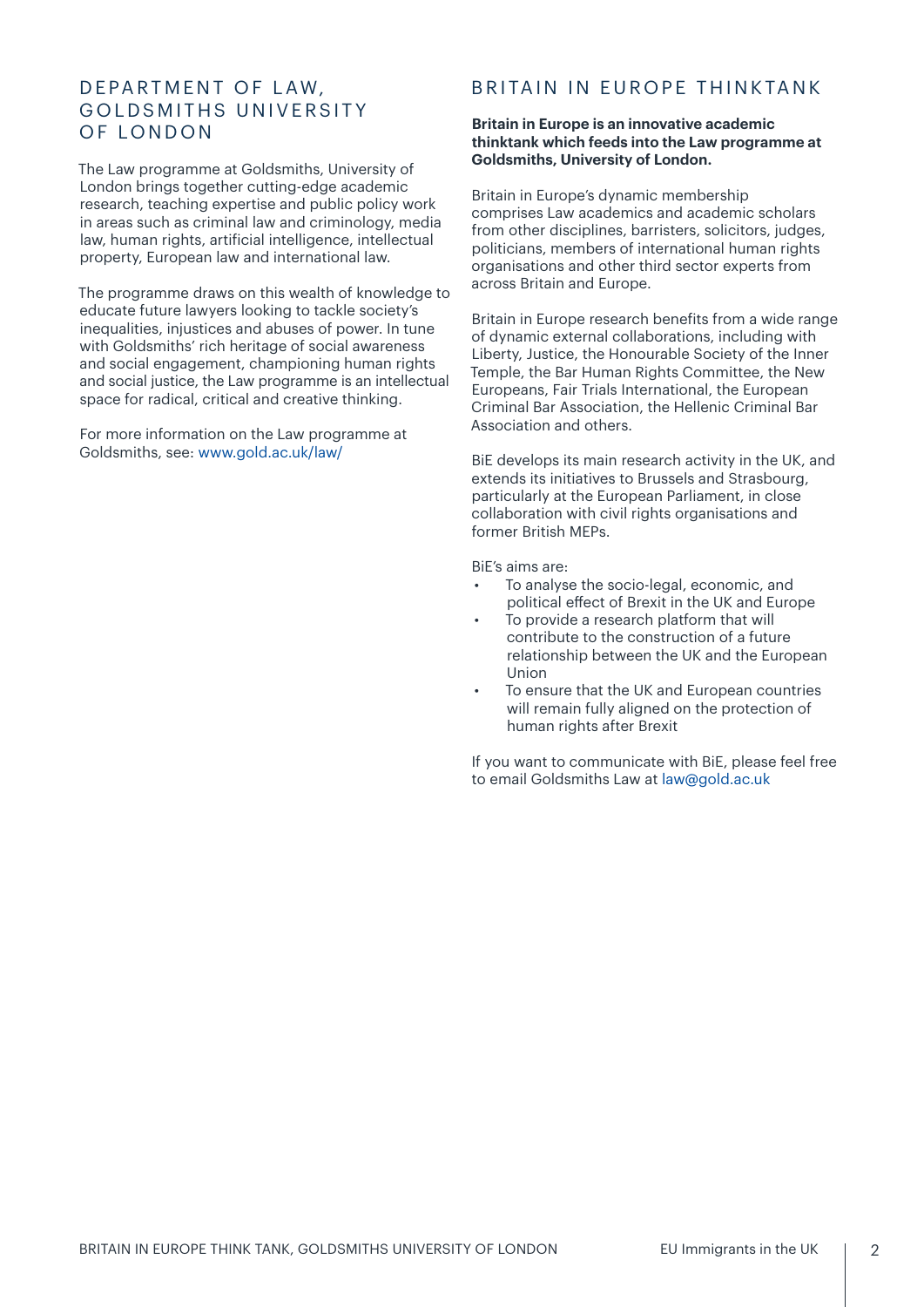# ABOUT THE AUTHOR



Dr Dagmar Rita Myslinska is a Lecturer in Law at Goldsmiths, University of London. Her research interests include migration, equality, the EU, and ethnicity and race. Dagmar convenes Immigration Law module on the LLB programme, supervises the Immigration branch of the Law & Policy Clinic, and is a contributor to 'Britain in Europe' thinktank. She is an Associate Fellow of the Higher Education Academy. In addition to her scholarly publications, she has authored numerous open-access reference articles on asylum law and has contributed to LSE BrexitVote Blog and various media outlets regarding migration issues. Before joining Goldsmiths, she had clerked for two federal judges in the USA and had taught law at several institutions in the USA and Japan. She had also practiced commercial and pro bono immigration law and has volunteered extensively for immigrant charities and human rights organisations, including Human Rights First in New York. She studied at Yale University (BA, cum laude), Columbia University School of Law (Juris Doctor), and the LSE (PhD, Law).

#### ABOUT THE CONTRIBUTORS



Dr Michaela Benson is a Reader in Sociology at Goldsmiths, University of London and expert and advisory board member of 'Britain in Europe' thinktank. She is a current recipient of a British Academy Mid-Career Fellowship for the project 'Britain and its overseas citizens', and previous research lead for a 'UK in a Changing Europe' funded research project, 'BrExpats: freedom of movement, citizenship and Brexit in the lives of Britons resident in the EU-27'. Michaela is internationally renowned for her work in the sociology of migration and particularly her work with British citizens living abroad and has published extensively on what migration means for identity, citizenship and belonging. Since the EU referendum, she has been closely examining what Brexit variously means for British citizens living across the EU-27, communicating through written commentary and fortnightly 'Brexit Brits Abroad' podcast. She has provided written evidence for the House of Lords EU Justice subcommittee, and co-authored with Migration Policy Institute the report 'Next Steps: implementing a Brexit deal for UK citizens living in the EU27'.



Caitlin Boswell joined The Joint Council for the Welfare of Immigrants in 2019 as Project Oficer to lead on the EU citizens project, campaigning for EU citizens' rights through reform of the EU Settlement Scheme and monitoring its impact - particularly for marginalised groups most at risk of slipping through the cracks in the scheme. Prior to this she worked as an Advocate & Outreach Worker, providing one-to-one support for migrant women afected by the criminal justice system and/or immigration restrictions. Before working in the migration sector, Caitlin studied for a Masters in Gender & Law at SOAS, writing her thesis on the UK asylum system's treatment of LGBTQ asylum seekers.



Roger Casale is an award-winning civil rights campaigner and the founder of New Europeans, a pan European movement working for a Europe of the citizens, which he describes as 'a democratic Europe of social justice and equality anchored in human rights.' Between 1997 and 2005 he was the Labour Member of Parliament for Wimbledon, during which time he served on the European Scrutiny Committee and as a Parliamentary Private Secretary in the Foreign Office. In 2009 he was made a Commander of the Order of Merit of the Italian Republic for services to UK-Italian bi-lateral relations. He lives in Italy and maintains a high profile in the European press on issues ranging from the rule of law, to the future of Europe conference. Educated at Oxford University, the Johns Hopkins University and the LSE, he holds a BA in Politics, Economics and Philosophy and a Masters in International Afairs. He speaks four languages and in 2020 became a Fellow of the Royal of Society of Arts.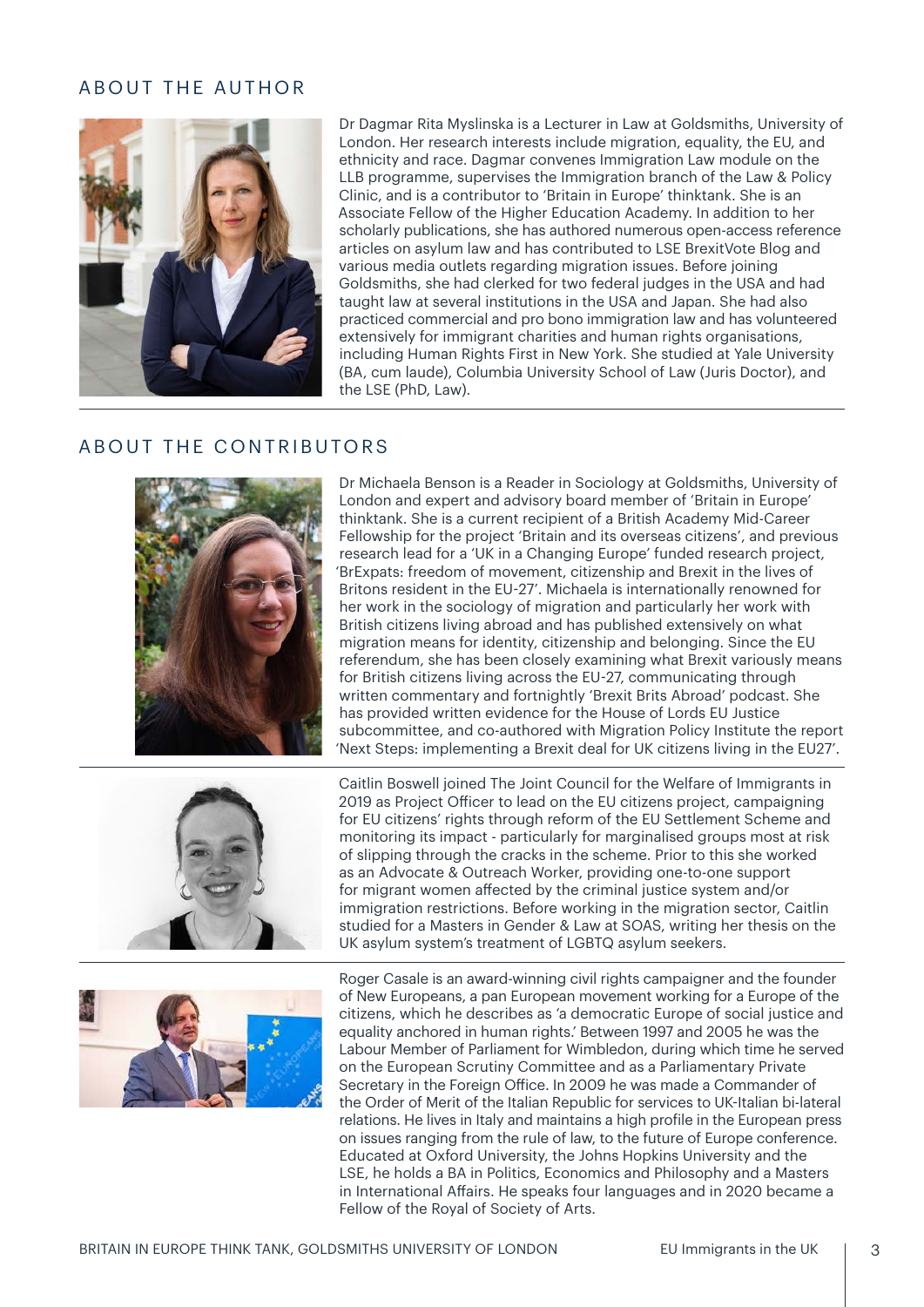

Professor Dimitrios Giannoulopoulos is the founder and director of 'Britain in Europe' thinktank. He holds the Inaugural Chair in Law, and is the Head of the Department of Law at Goldsmiths, University of London. He is an Associate Academic Fellow of the Inner Temple, and Senior Fellow of the Higher Education Academy. Dimitrios has published extensively on domestic and European human rights perspectives on suspects' rights, criminal evidence, and criminal procedure. He provides commentary on current legal and political afairs in relation to the UK, France and Greece, and has, in recent years, taken a strong interest in the impact of Brexit on human rights. He has recently appeared before the European Parliament and the House of Lords' EU Justice Sub-Committee to discuss EU citizens' rights after Brexit.



Fizza Qureshi is the Chief Executive Oficer of Migrants' Rights Network. She had joined MRN as the Director Designate in 2016. She previously worked at the Terrence Higgins Trust, covering the London and East of England sexual health and HIV services. Before this, she worked as a Programme Manager for an international medical humanitarian organisation where she was responsible for its UK independent health clinic, and health advocacy programme supporting migrants in accessing healthcare. Fizza has a degree in Human Rights and Social Change and Biotechnology. She has previously served as Board Member of MRN, the Institute of Race Relations, and Healthwatch Newham.



Julie Ward served as a Labour MEP for the North West of England from 2014 to 2020, and is an expert for 'Britain in Europe' thinktank. She is also a writer, theatre-maker, cultural activist and human rights defender who began her working life on the factory floor before working in the arts. She was a member of the European Parliament's committees on Women's Rights & Gender Equality, Economic & Monetary Afairs, Regional Development, and Culture & Education where she served as Vice Chair. Julie is also a child rights champion, having been a member of the Labour Party's Children and Education Policy Commission. In 2014 she cofounded the European Parliament's cross-party Intergroup on Children's Rights and later gave evidence to the House of Lords on Unaccompanied Minors. She was a link MEP to UNCRDP and a board member of the European Internet Forum. She also co-founded the European Caucus of Women in Parliament. Since 2019 she has been co-chair of the Urban Economy Forum and a member of the national committee for Another Europe is Possible.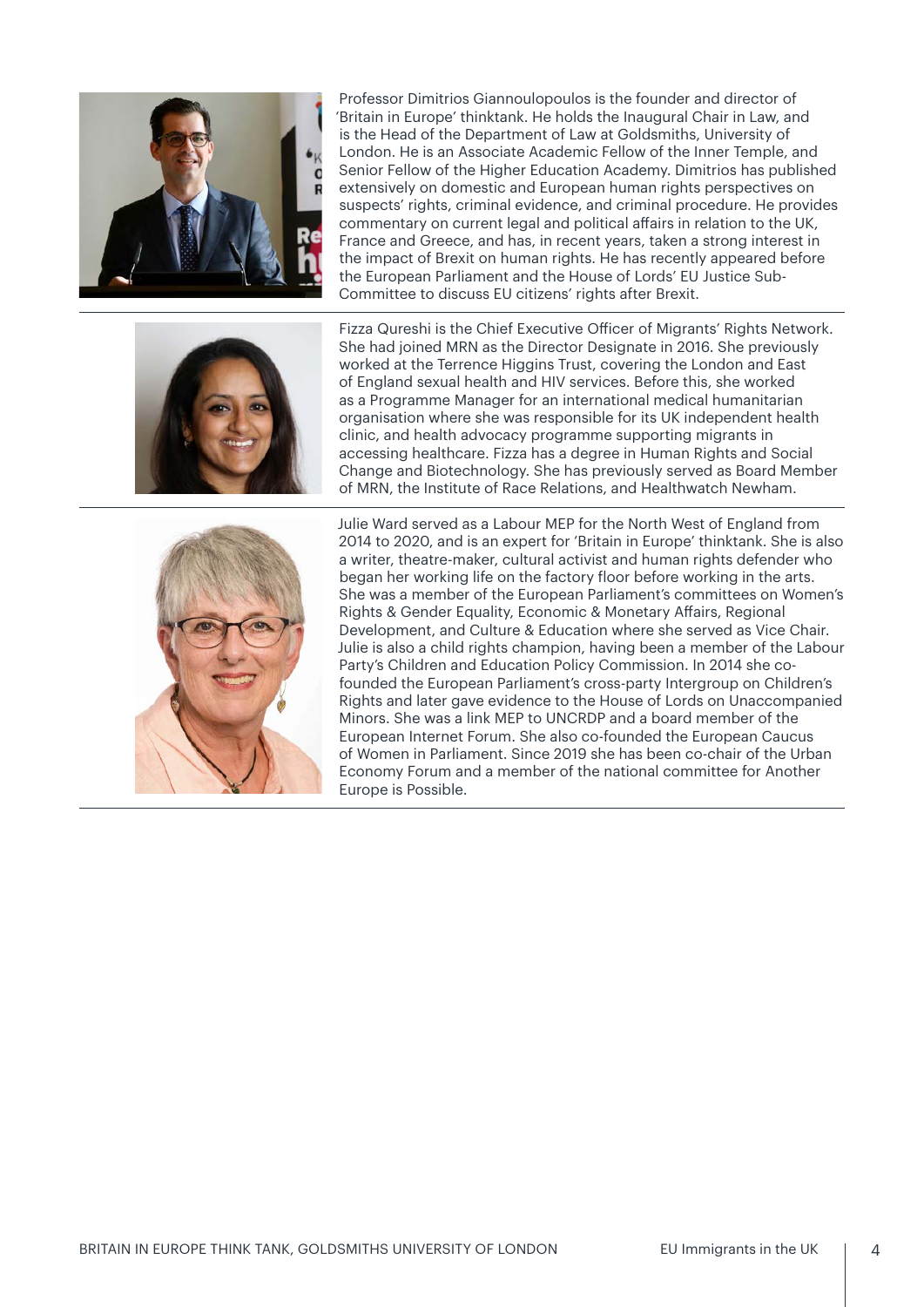# EXECUTIVE SUMMARY

The EU Withdrawal Bill, now in the Committee stage before the House of Lords, ends EU nationals' freedom of movement, and gives the Home Ofice broad discretion to create new policies applicable to all immigrants,<sup>1</sup> starting in 2021.

Overall, the proposed post-Brexit points-based immigration system fails to respond to the UK's economic needs and fails to protect workers. It is also at odds with the Government's 'Global Britain' strategy to attract the 'brightest and best' to work and study here. Some of the new framework's most troublesome features are as follows:

- The new system is anticipated to produce labour shortages in several sectors, including those recognised as essential during the Covid-19 crisis – notably, social care, farming, and food processing.
- Due to employer sponsorship requirements, it is also likely to increase worker exploitation.
- Lack of access to social benefits and the imposition of health surcharge fees will further negatively impact immigrants' lives.
- It also presents the risk that some immigrants will be pushed into undocumented status.
- And, of course, it overlooks the likelihood that Britons will be subjected to reciprocal restrictions imposed by the  $EU^2$ .

Although the new system will likely increase immigration from outside of Europe, it will significantly reduce EU immigration, especially of those from Central and Eastern Europe, and of those who do not manage to obtain 'high-skill', high-paid employment. Moreover, EU students will no longer be entitled to home-fee status or student loans, and thus their enrollment is expected to shrink by 20%, exposing the HE sector to an even greater financial crisis than it is already experiencing.

The new framework overlooks the fact that EU movers have had a significantly positive impact on many aspects of British society. Over the years, they have created a richer and more diverse British culture. By introducing new ideas, expertise, customs and art, EU nationals have helped to create the multi-cultural, vibrant country that the UK is today. Empirical studies have consistently indicated EU movers' [positive](https://assets.publishing.service.gov.uk/government/uploads/system/uploads/attachment_data/file/740985/Giulietti__2018_.pdf)  [impact](https://assets.publishing.service.gov.uk/government/uploads/system/uploads/attachment_data/file/740985/Giulietti__2018_.pdf) on native Britons' subjective well-being. In part due to their high rates of employment and little reliance on public services and social benefits, EU movers' [positive contribution](https://assets.publishing.service.gov.uk/government/uploads/system/uploads/attachment_data/file/741926/Final_EEA_report.PDF) on the UK's public finances has also been well documented – in addition to their increasing productivity and innovation, and reducing prices of personal services. Finally, EU students have contributed to all students' learning experience and their skillsets to the UK's economy.

Since there are no specific regulations in place yet, this briefing urges the Government to draft a comprehensive list of shortage occupations to include key workers and select positions classified as 'low-skill'.

The Government should take into account labour organisations' concerns over shortages, while recognising studies indicating EU citizens' significant contributions to the public purse.

EU students should continue to be welcomed in the UK, to enrich the teaching and learning environment from which British students benefit and to contribute their skillsets.

Instead of implementing un-reflexive, arguably xenophobic policies in line with the anti-migrant climate exploited in the run-up to the Brexit referendum, the UK needs to rethink the purpose of its immigration controls, and subject them to Parliamentary scrutiny rather than being left to the whims of the Home Ofice's fragmented and overpoliticised approach.

Furthermore, the media and politicians should abstain from spreading misinformation about the impact of immigrants on the UK, and should instead acknowledge the multitude of immigrants' economic, social and cultural contributions to the UK.

Ultimately, the Brexit-prompted policy overhaul should be seen as an opportunity to improve the UK's immigration system and the working conditions of all immigrants, and to create an environment for more responsible, transparent, and evidence-based public debates.

<sup>1</sup> Except EU citizens who are eligible and apply for settled or pre-settled status by June 2021.

<sup>2</sup> Currently, more than 1.2 million British-born people live in the EU.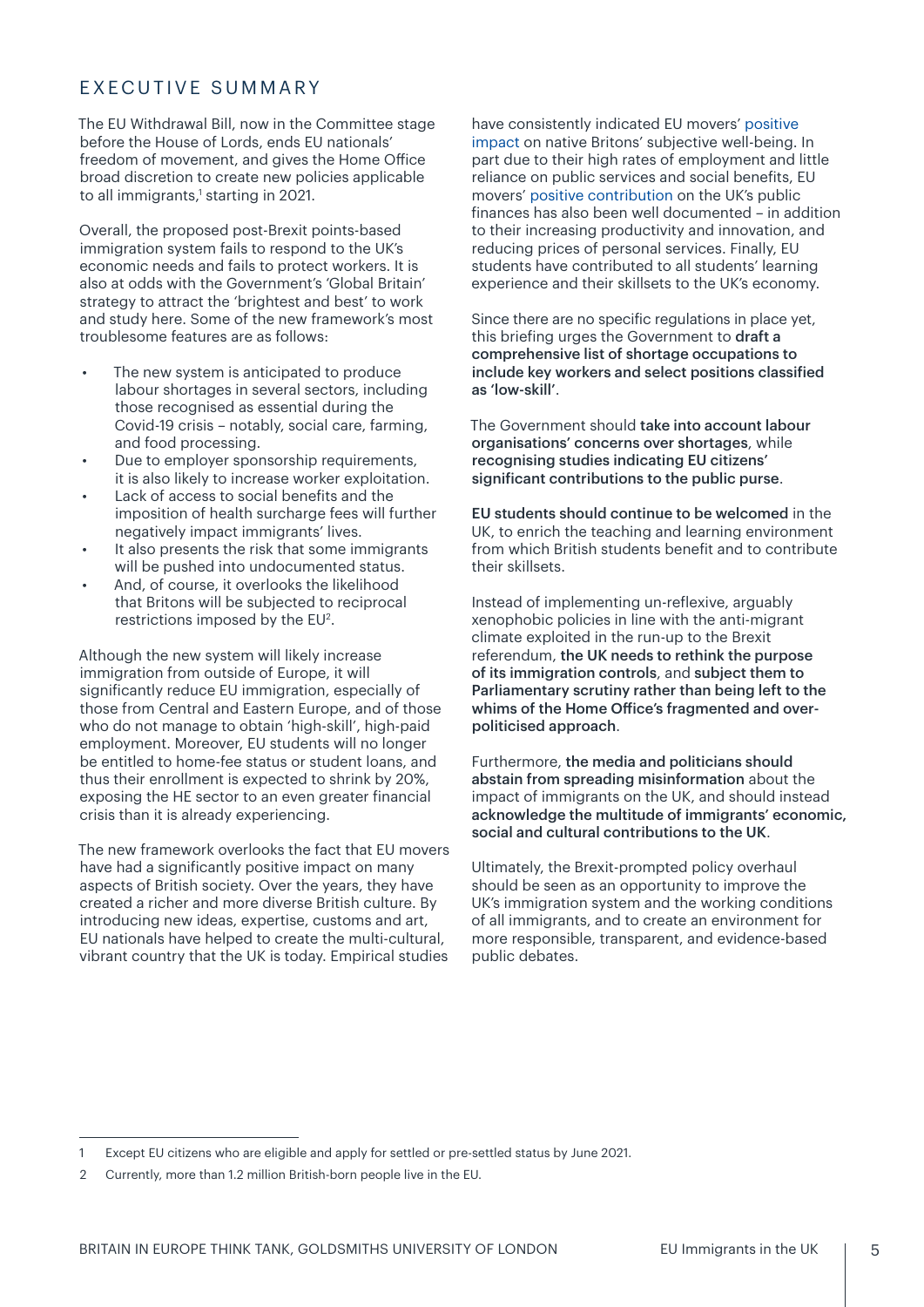# TABLE OF CONTENTS

| A Contentious Policy Issue                          | 7  |
|-----------------------------------------------------|----|
| Origins of the Current Points-Based System          | 7  |
| The Current PBS Proposal                            | 8  |
| General Critique of the Proposed Framework          | 9  |
| Where Do EU Nationals Stand?                        | 11 |
| EU Students' Access to the UK                       | 12 |
| Impact on Migration from Central and Eastern Europe | 15 |
| The Road Ahead                                      | 16 |
| Bibliography                                        | 17 |

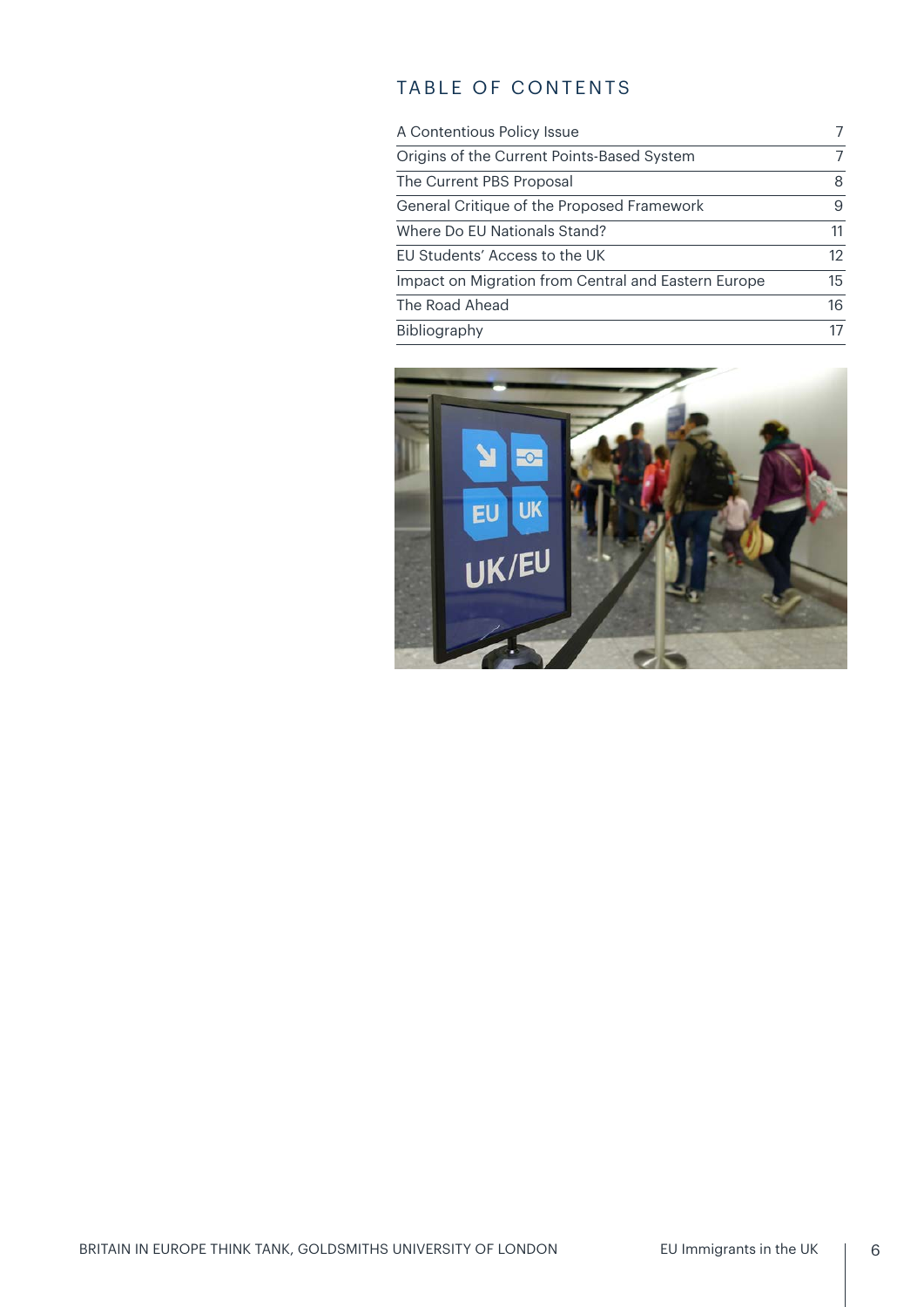# <span id="page-6-0"></span>A CONTENTIOUS POLICY ISSUE

Immigration has long been a divisive issue in the UK, often mis-used by populist politicians and the media to prompt resentment against Brussels, Westminster and the migrant community. EU citizens' mobility to the UK began to feature more prominently in immigration debates after the EU's Eastern Enlargement, which saw the admission of ten Central and Eastern European ('CEE') states in 2004 and 2007. The subsequent increase in east-to-west mobility eventually prompted rising support for anti-immigration initiatives, $3$  including the Brexit referendum. The fact that Brexit is going ahead and the havoc induced by the Covid-19 crisis<sup>4</sup> appear to have reduced, at least temporarily, both immigration to the UK and the salience of immigration as an issue of media concern or [public worries.](https://yougov.co.uk/topics/politics/trackers/the-most-important-issues-facing-the-country) 5

However, immigration remains a highly contentious and complicated policy issue today, which became apparent again this summer. The [Immigration and Social Security Co-ordination \(EU Withdrawal\) Bill](https://services.parliament.uk/Bills/2019-21/immigrationandsocialsecuritycoordinationeuwithdrawal/documents.html), which ends EU nationals' freedom of movement, was introduced to the House of Lords in July and is now in the Committee stage. Other than ending free movement, its purpose and goals are not clear, and it does not comprise substantive immigration law. Being skeletal and vague, the Bill gives the Home Ofice the responsibility to flesh out new policies regarding how all immigrants are to be approached in the future. Notably, the Home Secretary is given the power to amend primary and secondary laws through any regulations considered 'appropriate' in connection with any part of the Bill. Such an approach provides little legal certainty to the migrant community. Furthermore, immigration returned to the forefront of hotly debated topics after the Home Ofice published ['The UK's Points-Based Immigration System - Further Details'](https://assets.publishing.service.gov.uk/government/uploads/system/uploads/attachment_data/file/899716/UK_Points-Based_Immigration_System_Further_Details.pdf) and after Home Secretary Priti Patel issued an accompanying statement to present the new points-based immigration system ('PBS') that is to apply to all immigrants, including EU citizens who lack settled or presettled status, $6$  when the Brexit transition period ends.<sup>7</sup>

# ORIGINS OF THE CURRENT POINTS-BASED SYSTEM

The current PBS was first discussed in some detail in Theresa May's longawaited December 2018 [White Paper](https://assets.publishing.service.gov.uk/government/uploads/system/uploads/attachment_data/file/766465/The-UKs-future-skills-based-immigration-system-print-ready.pdf) on 'The UK's future skills-based immigration system'. That proposal would have ended EU citizens' free movement<sup>8</sup> and replaced it with a new sponsored system for all immigrant workers, with a salary threshold of £30,000. Unlike the pre-existing system for non-EU migrants, the plan would have reduced skills threshold to

- 4 If anything, Covid-19 actually increased support for immigration, at least into health and social care sectors.
- 5 Public concern might be on the rise again, however, due to the recently increased Channel crossings by undocumented migrants, fuelled at least in part by refugee camp evictions in France.
- 6 EU nationals currently present in the UK have until 30 June 2021 to apply for settled or pre-settled status under the EU Settlement Scheme.
- 7 Unless extended, 1 January 2021.
- 8 Notably, the free movement right has not been consistently supported by any of the mainstream political parties, albeit it has been used as a rallying cry to garner support for other political goals.

*The Immigration Bill may create new problems for the UK tomorrow without resolving the challenges Britain faces today.*

Roger Casale, Secretary General & CEO, New Europeans; 'Britain in Europe' thinktank expert

*The bill makes use of undemocratic so-called 'Henry VIII powers', providing a skeleton structure rather than substantive law, thereby leaving the Home Ofce to fesh out the manner in which the migrant community will be treated. In this way, the Home Ofce will be able to allow immigration policy to shift according to the changing politics of the day, maintaining the overpoliticised nature of this issue.*

Julie Ward, Member of the European Parliament (2014 – 2020); 'Britain in Europe' thinktank expert

<sup>3</sup> At the time of the Eastern Enlargement, no direct transitional mobility restrictions were imposed in the UK because the anticipated CEE mobility was insignificant and one of Tony Blair's aspirations was to be seen as leading Europe. Concerns regarding CEE movers were only picked up in political debates after the results of the 2010 Census were published, in the midst of an already tumultuous environment due to the 2008 economic crisis.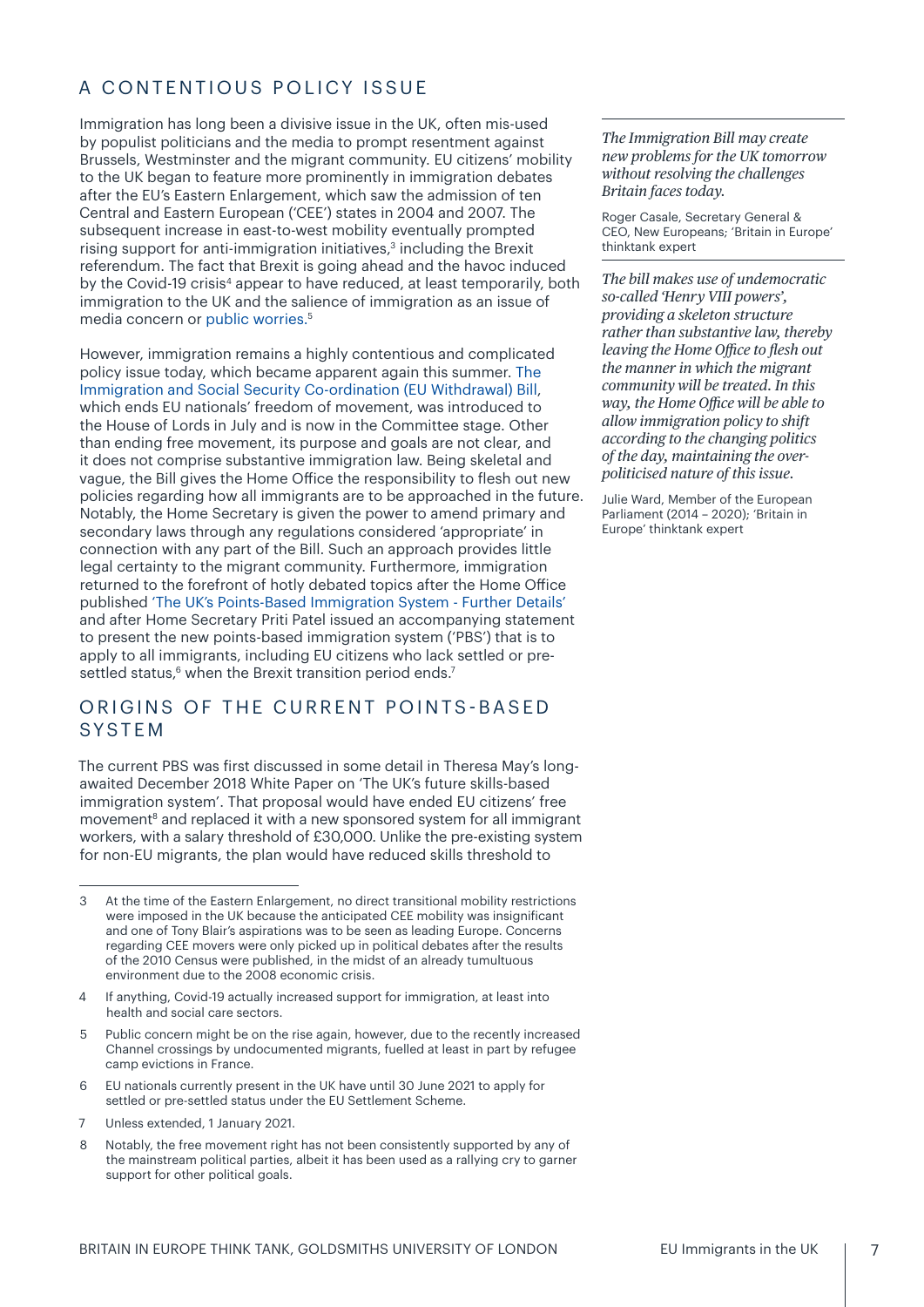<span id="page-7-0"></span>RQF3 (A-level), removed the resident labour-market test ('RLMT') under which employers have to show that there is no suitably qualified British candidate for the role, and would have been uncapped. Also unlike pre-existing rules, the White Paper envisioned a route, likely capped but not requiring work sponsorship, for temporary workers from designated 'low-risk countries' (including at least some EU countries) who could apply for one-year visas. This transitional route targeted to low-waged workers — conflated by the Government with occupying 'low-skill' and 'unskilled' positions9 — was to be reviewed in 2025. Workers on these one-year visas would not be able to bring family members, and would need to return to their home countries for a one-year cooling-off period before being eligible for another visa. Although the Migration Advisory Committee did not recommend any provisions specifically for 'low-skill' workers, the Home Ofice included this transitional route in recognition of the fact that many British employers had become reliant on EU workers for certain low-paid jobs and would find it dificult to adapt their recruitment models, particularly in sectors like agriculture, hospitality, construction and social care. If implemented, the White Paper's framework was predicted to reduce the UK workforce by approximately 300,000 EU nationals during 2021-25, and the GDP in 2025 by 0.4-0.9″%, with a cumulative fiscal cost of £2-4 billion. The proposal was critiqued for deterring EU citizens from coming to the UK and for encouraging EU nationals living in the UK to leave.<sup>10</sup> The EU withdrawal bill which embodied these proposals was introduced under May's minority government in December 2018, but stalled after the Committee stage and then fell when Parliament was prorogued in September 2019.

#### THE CURRENT PBS PROPOSAL

The currently proposed PBS framework, as first [detailed in February](https://www.gov.uk/government/publications/the-uks-points-based-immigration-system-policy-statement/the-uks-points-based-immigration-system-policy-statement) 2020 and further explained [in July](https://assets.publishing.service.gov.uk/government/uploads/system/uploads/attachment_data/file/899716/UK_Points-Based_Immigration_System_Further_Details.pdf), lowered the general salary threshold to £25,600 for the 'skilled' (RQF3) employer-sponsored route, and added the English-language requirement. As outlined in the 2018 White Paper, there is no RLMT and no numerical cap on 'skilled' workers. Further points are awarded for meeting various non-mandatory criteria, such as holding a PhD relevant to the job or earning more than £25,600. Those with a job ofer in a 'shortage occupation' (to be designated later this year by the Migration Advisory Committee), such as nursing or civil engineering, are awarded extra points and are eligible for a visa at lower salary thresholds. In part as a response to the pandemic, within the 'skilled' worker route, there will be a fast-track entry for eligible healthcare workers,<sup>11</sup> with reduced application fees, no immigration health surcharge fees,<sup>12</sup> and dedicated support with the application process. Similarly to the current system, most employers of 'skilled' workers will have to pay the Immigration Skills Charge for each skilled worker.13 The Government is

<sup>9</sup> In line with the approach taken by the Migration Advisory Committee, the 'high', 'low', and 'un'-skilled labels are based on the skill of the job rather than of the worker, i.e., the length of time it takes to train workers to do a specific job.

<sup>10</sup> E.g., Casale, Roger, UK White Paper sounds death knell for freedom of movement, The Parliament Magazine: Politics, Policy and People, 21 December 2018, [https://](https://www.theparliamentmagazine.eu/news/article/uk-white-paper-sounds-death-knell-for-freedom-of-movement) [www.theparliamentmagazine.eu/news/article/uk-white-paper-sounds-death-knell](https://www.theparliamentmagazine.eu/news/article/uk-white-paper-sounds-death-knell-for-freedom-of-movement)[for-freedom-of-movement](https://www.theparliamentmagazine.eu/news/article/uk-white-paper-sounds-death-knell-for-freedom-of-movement).

<sup>11</sup> Deceptively named 'health and care visa', despite not including social care workers.

<sup>12</sup> The Government's promise to remove NHS surcharge fees for healthcare workers was made during the Covid-19 lockdown and, as of the writing of this paper, has not been implemented yet, although healthcare workers can now apply for a refund of immigration health surcharge paid on or after 31 March 2020. See <https://www.gov.uk/healthcare-immigration-application/refunds> (last visited 22 August 2020).

<sup>13</sup> £1,000 per skilled worker for the first 12 months, with an additional £500 charge for each subsequent six-month period.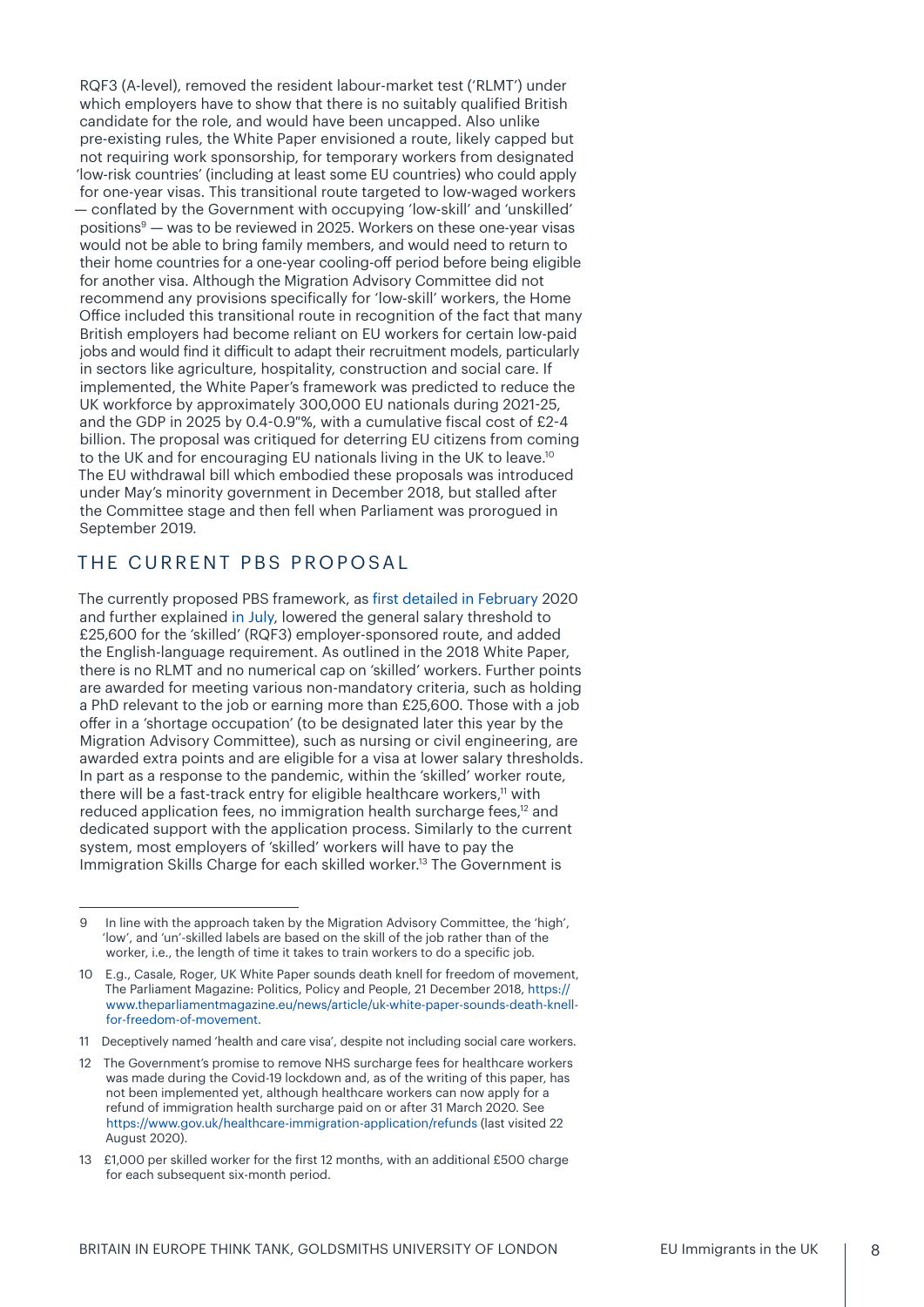<span id="page-8-0"></span>also contemplating an unsponsored route within the PBS for 'highly skilled' workers, which will be capped. The pre-existing uncapped routes for innovators, exceptional talent and investors from non-EU states will become available to EU nationals as well. None of such workers will qualify for public benefits or for a waiver of the health surcharge fees,<sup>14</sup> although they will be able to bring their dependents here. Furthermore, a dedicated, capped programme for seasonal agricultural workers might become implemented, based on agreements with specific countries.15 There is no designated programme for self-employed individuals (although those with exceptional talent or UK ancestry may be self-employed), and no provisions for 'unskilled' workers. Dependants joining immigrant workers will be able to undertake employment at any skill level. Unlike the 2018 White Paper, the current proposal has no route for short-term 'low-skill' workers.

Aside from strictly work-based visas, the capped Youth Mobility Scheme for those aged 18-30 is likely to be extended to include at least some non-English speaking countries, pursuant to which young adults from participating countries will be able to undertake employment or study in the UK for 2 years. Moreover, international students will be able to remain in the UK for two years (or three years, for PhD graduates) after finishing their studies to work or to seek employment. EU tourists will not need a visa for stays of less than six months.

# GENERAL CRITIQUE OF THE PROPOSED FRAMEWORK

What is immediately striking about this PBS is that, despite the Conservative Party's ongoing promises to reduce immigration, the new framework imposes no numerical cap and no RLMT on 'skilled' labour. It has made it easier for employers to sponsor migrant workers than it has been to sponsor non-EU migrants. It is dificult, of course, to predict the overall impact of the new system on immigration numbers. Given the fact that the [British economy is likely to su](https://www.theguardian.com/business/2020/may/13/uk-economy-shrank-2-in-first-quarter-record-monthly-plunge-ons-cfovid-19-lockdown-gdp)fer more severely from the Covid-19 crisis than any other economy in the developed world, it is uncertain how likely the UK will be able to attract the 'brightest and best' to work and study here as part of the Government's ['Global Britain'](https://www.gov.uk/government/collections/global-britain-delivering-on-our-international-ambition) strategy. What is clear, however, is that historically, non-EU immigration has been [higher than EU mobility](https://migrationobservatory.ox.ac.uk/resources/briefings/long-term-international-migration-flows-to-and-from-the-uk/)<sup>16</sup> and has been increasing<sup>17</sup> in recent years, while EU migration has been notably decreasing since the Brexit referendum in June 2016. The proposed immigration framework will likely exacerbate these trends. Given how many British nationals have become unemployed or furloughed (and at risk of subsequently losing their jobs) due to the pandemic, noticeably increased immigration numbers might prompt a future backlash against immigration policies. This is especially

*The de-standardisation of professional qualifcations, such as those for doctors, lawyers, accountants, architects, etc., may limit the attraction of the UK for 'highly' skilled EU professionals, whilst the increased bureaucracy and high penalties for infractions will deter sole traders, the self-employed and business entrepreneurs, as well as students who will increasingly look to the EU where a common education area is being developed.*

Julie Ward, Member of the European Parliament (2014 – 2020); 'Britain in Europe' thinktank expert

*The PBS fails to address any of the problems of our immigration system - including extortionate visa fees, the NHS health surcharge and the exclusion of migrants from public support - and instead is extending these rules to EU citizens. We need a fair immigration system which treats migrants with fexibility and dignity, including the lower paid. The only way to do this is to end these inhumane policies and the Hostile Environment which upholds them.*

Caitlin Boswell, Project Oficer (EU Citizens), The Joint Council for the Welfare of Immigrants

<sup>14</sup> Other than for eligible healthcare workers.

<sup>15</sup> Any such temporary or seasonal migration schemes present significant risks of labour abuse and exploitation, including human traficking. See Focus on Labour Exploitation, Disposable Workers: the Future of the UK's Migrant Workforce, March 2019, [https://www.labourexploitation.org/publications/disposable-workers-future](https://www.labourexploitation.org/publications/disposable-workers-future-uks-migrant-workforce)[uks-migrant-workforce](https://www.labourexploitation.org/publications/disposable-workers-future-uks-migrant-workforce); Focus on Labour Exploitation, Preventing exploitation in the shadow of Brexit: The risks of temporary migration programmes, September 2018, [https://www.labourexploitation.org/publications/preventing-exploitation](https://www.labourexploitation.org/publications/preventing-exploitation-shadow-brexit-risks-temporary-migration-programmes)[shadow-brexit-risks-temporary-migration-programmes.](https://www.labourexploitation.org/publications/preventing-exploitation-shadow-brexit-risks-temporary-migration-programmes)

<sup>16</sup> In fact, net non-EU migration has been noticeably increasing since 2013 and is currently at the [highest level](https://www.ons.gov.uk/peoplepopulationandcommunity/populationandmigration/internationalmigration/bulletins/migrationstatisticsquarterlyreport/may2020#eu-and-non-eu-migration-over-time) since arrivals began to be recorded in 1975, in part due to the relaxation of the cap on Tier 2 skilled visas in late 2018.

<sup>17</sup> In line with UKIP's tactic to appeal to BAME referendum voters by promising that Brexit would enable increased non-EU immigration.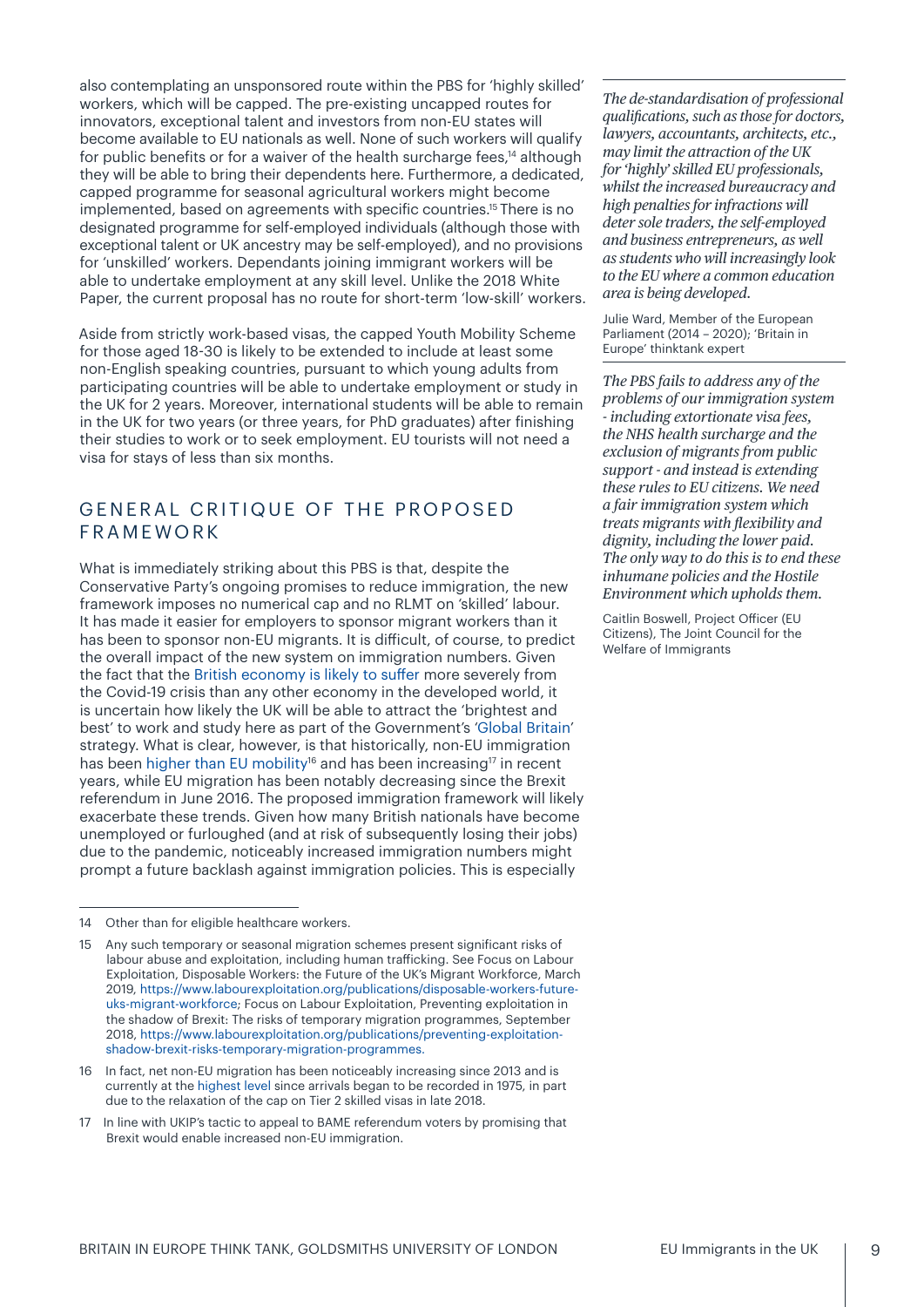likely since, despite pre-referendum populist allegations of how EU movers have been stealing (low-skill) British jobs, immigrants will now be more likely to displace British workers from 'skilled' and higher-paid jobs.

Furthermore, despite being hailed by the Government as employer-driven, the new PBS framework is anticipated to produce labour shortages in several sectors, including those recognised as essential during the Covid-19 crisis (i.e., social care,<sup>18</sup> farming,<sup>19</sup> and food processing), as well as in hospitality and construction.<sup>20</sup> The Home Secretary has suggested that, rather than relying on foreign labour, British employers should turn to automation technologies or should invest in British workers<sup>21</sup> - especially given the recently increasing rates of unemployment [\(currently at 4%, but](https://www.theguardian.com/business/2020/jul/07/uk-jobless-rate-coronavirus-oecd-unemployment)  [expected to rise to 11](https://www.theguardian.com/business/2020/jul/07/uk-jobless-rate-coronavirus-oecd-unemployment)-15% by the end of the year). But how realistic is that?

Employers' organisations<sup>22</sup> and many MPs worry that the impact (at least short-term) on many businesses, especially small and medium-sized $23$  ones, will be catastrophic because many of such 'low-skilled' positions are unappealing to British workers due to low pay, demanding work, and poor career prospects. Moreover, many of such jobs require skills for which few domestic workers have been trained. These skills typically also cannot be replaced by automation (which, ironically, would further displace British workers). Although 'low-skill' labour needs might continue to be at least in part filled by the more than three million EU citizens and their dependents already working in the UK with settled or pre-settled status, it is not clear how many of them will actually decide to live here permanently, especially given the propensity of EU workers in low-skill jobs to engage in [temporary](https://www.compas.ox.ac.uk/wp-content/uploads/WP-2011-084-D%C3%BCvell-Garapich_Polish_Migration_UK.pdf)  [and circular](https://www.compas.ox.ac.uk/wp-content/uploads/WP-2011-084-D%C3%BCvell-Garapich_Polish_Migration_UK.pdf) migration, and the fact that the remaining 27 EU countries will remain wide open to them. The resultant anticipated labour shortages are likely to increase consumer costs or even prompt some British businesses to move overseas or outsource parts of their operations abroad. Some might even be forced to close, especially given the fallout from the Covid-19 crisis.

*The rewriting of immigration legislation in this way is the fnal death knell, in law, to the liberal approach to mobility that Freedom of Movement represented. The removal of privileged rights for EU citizens, while cast by the Home Ofce as making the system fairer, is a levelling down for all those seeking to live and work in the UK. As such, it is the legal enactment and institutionalisation of an increasingly exclusionary political project of belonging in Britain in the hands of the Conservative Government.*

Dr Michaela Benson, Reader in Sociology, Goldsmiths, University of London; expert and advisory board member, 'Britain in Europe' thinktank

*A sponsorship process creates an imbalanced power dynamic between the sponsor and the sponsored, with the potential of leaving the sponsored migrant worker in a vulnerable situation. For example, any employer that sponsors migrant workers needs to comply with robust sponsorship license rules. These can be costly, and some employers will not be able to aford legal compliance advice. If the employer fails to comply, then the sponsored worker immediately becomes at risk, and may be deemed to be of 'irregular' immigration status. [Moreover,] … the sponsorship scheme … is likely to exacerbate exploitation and modern slavery because employers who have invested signifcantly in the sponsorship will want to ensure they recoup the investment, and ensure they do not move to an alternative employer.*

Fizza Qureshi, Chief Executive Oficer, Migrants' Rights Network

<sup>18</sup> Due to the minimum income threshold barriers and not falling under the new fasttrack arrangement for healthcare workers. Casale, Roger, UK immigration policy casts shadow over social care sector, EU Today, 16 July 2020, [https://eutoday.net/](https://eutoday.net/news/politics/2020/uk-immigration-policy-casts-shadow-over-social-care-sector) [news/politics/2020/uk-immigration-policy-casts-shadow-over-social-care-sector](https://eutoday.net/news/politics/2020/uk-immigration-policy-casts-shadow-over-social-care-sector).

<sup>19</sup> For example, the National Farmers' Union has been vocal about its labour shortages, further exacerbated by Covid-19. See NFU, Media coverage on immigration and access to labour, [https://www.nfuonline.com/news/latest-news/](https://www.nfuonline.com/news/latest-news/media-coverage-on-immigration-and-access-to-labour/) [media-coverage-on-immigration-and-access-to-labour/](https://www.nfuonline.com/news/latest-news/media-coverage-on-immigration-and-access-to-labour/) (last accessed 7 Aug 2020).

<sup>20</sup> Economic concerns aside, what is also troubling is that the new immigration framework has been rushed during the pandemic, with little oversight. Moreover, the Bill gives the Home Secretary sweeping powers to effectuate the new framework through Immigration Rules and secondary legislation. In addition to being [overly complicated and disjoined](https://www.freemovement.org.uk/how-complex-are-the-uk-immigration-rules-and-is-this-a-problem/), akin to secondary legislation, Immigration Rules are subject to lesser parliamentary scrutiny than primary laws, and tend to reflect priorities of the Home Ofice rather than political consensus. They are also more likely to be changed over time than primary law is, further undermining legal certainty in the new system.

<sup>21</sup> In April, the Government launched 'Pick for Britain' programme, and agricultural providers launched 'Feed the Nation' campaign to entice British nationals to work on farms over the busy harvest period.

<sup>22</sup> Including UKHospitality, National Farmers' Union, and Association of Labour Providers.

<sup>23</sup> Big businesses will find it easier to fill any gaps in EU migration with non-EU migrants.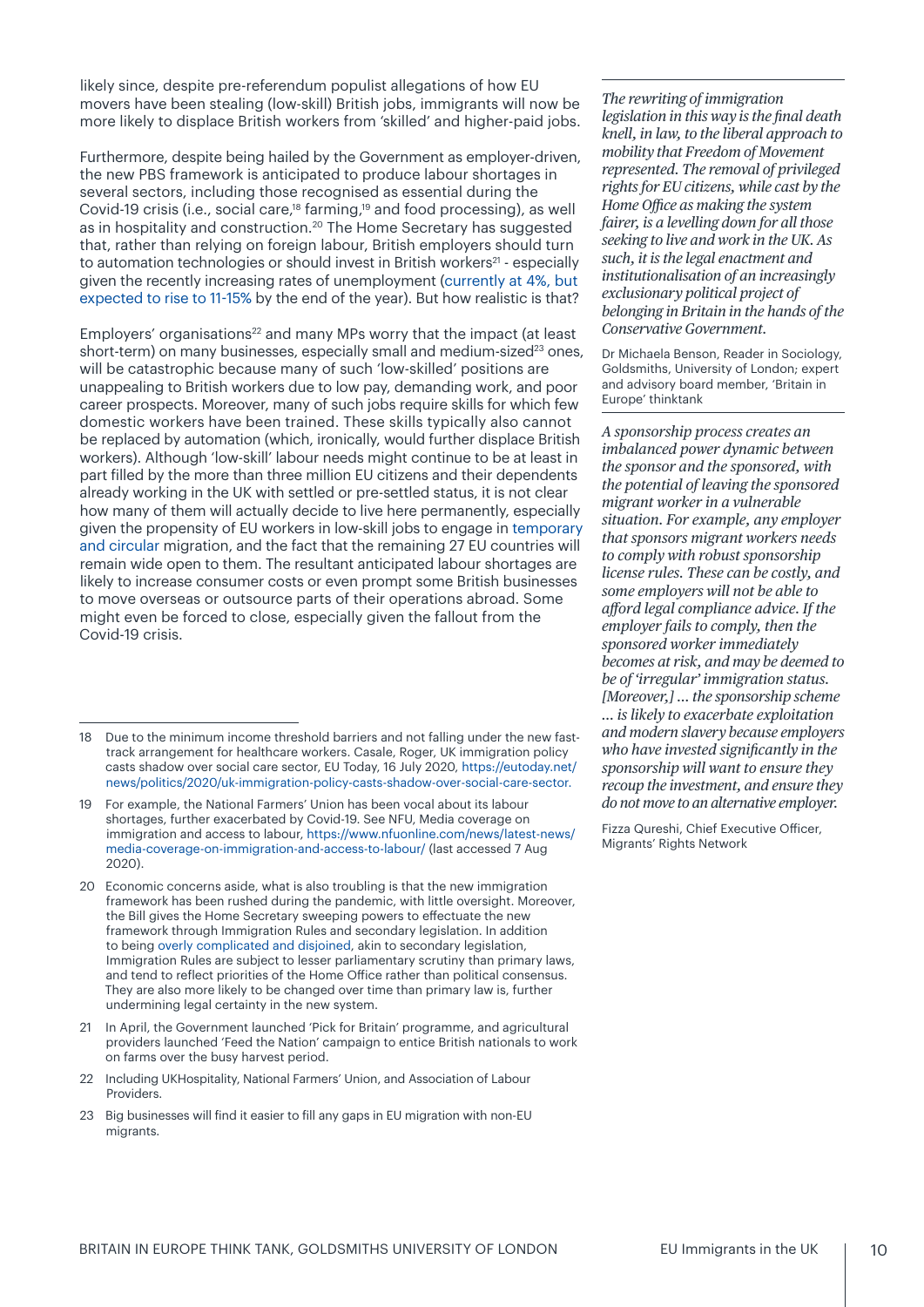<span id="page-10-0"></span>What is especially troublesome from workers' perspective is that the employer-sponsorship route might increase exploitation.<sup>24</sup> After all, an employer who had invested in sponsoring a worker is incentivised to exert pressure on that worker to remain in their employment or may seek to recover the costs of sponsorship. In addition, if an employer fails to correctly comply with sponsorship requirements,<sup>25</sup> sponsored workers become at risk of having 'irregular' immigration status.

#### WHERE DO EU NATIONALS STAND?

The Brexit referendum and the impending end of free movement have already changed the mobility patterns of EU citizens to the UK. In addition to an increase in hate crimes against EU nationals, the referendum caused legal uncertainties and a resultant [increase in EU](https://www.labourexploitation.org/publications/lost-transition-brexit-labour-exploitation)  [workers' exploitation](https://www.labourexploitation.org/publications/lost-transition-brexit-labour-exploitation) in the labour market. Although overall there are still more EU nationals arriving in the UK than leaving,<sup>26</sup> EU net migration has fallen substantially, following peak levels in 2015-16. In 2019, net EU migration stood at [49,000.](https://www.ons.gov.uk/peoplepopulationandcommunity/populationandmigration/internationalmigration/bulletins/migrationstatisticsquarterlyreport/may2020#eu-and-non-eu-migration-over-time) No accurate estimates exist of how many EU nationals currently present in the UK are eligible for the EU Settlement Scheme. As of now, however, more than [3.8 m applications](https://www.gov.uk/government/collections/eu-settlement-scheme-statistics)<sup>27</sup> have been made under the Scheme - with Polish (700,000), Romanian (600,000), and Italian (400,000) nationals submitting the highest numbers of applications.<sup>28</sup> Slightly more than 2 m have been granted settled status, entitling them to the same rights to live, work, and access healthcare and public funds as UK citizens, and making them eligible for UK citizenship after one year. Moreover, 1.4 m have received pre-settled status, available to EU citizens who have not lived in the UK for five years by the end of 2020. This limited leave to remain allows them to continue to live and work here for five years, but they must re-apply to change to settled status—available as soon as they accrue five years of 'continuous residence'—before their pre-settled status expires. Notably, pre-settled status carries risks and provides EU nationals with only limited rights. For one, it does not constitute 'right to reside' for the purposes of welfare benefits. It will be revoked if its bearer is away from the UK for two consecutive years, and the 'continuous residence' period required to change to settled status cannot be met if more than 6 months are spent overseas in any 12-month period.

*The Home Ofce [states](https://www.independent.co.uk/news/uk/politics/eu-citizens-brexit-deported-offences-crime-priti-patel-a9618476.html) that 'Brexit should mean "a robust and consistent approach to applying the UK criminality thresholds rules", treating EU citizens in the same way as arrivals from elsewhere'. But this is diametrically opposed to, and defes the logic of, the "settled status" promise, that EU citizens in the UK would be treated the same as UK citizens, that there would be no material change to the rights they were exercising before. With deportation for the commission of minor ofences as the Sword of Damocles hanging over their head, EU citizens cannot possibly feel they are treated as UK citizens. In the aftermath of the EU referendum, EU citizens have invariably reported feeling "in limbo", emotionally and as refected in law (in the face of the UK government's initial continuous longterm refusal to recognise their rights). Now the UK government is, once again, proving they were right to be worried; this "greyness of things", where everything is "tangled, mingled, not perfect anymore" – to speak like a character from Anne Tyler's "Dinner at the Homesick Restaurant" – is how they are being made to feel, at best, about their right to stay in the UK.*

Prof Dimitrios Giannoulopoulos, Head of the Department of Law, Goldsmiths, University of London; founder and director, 'Britain in Europe' thinktank

<sup>24</sup> More generally, suddenly restricting lawful migration and expanding temporaryvisa routes (such as in agriculture) results in more undocumented work, which leads to increased vulnerability and hence exploitation. Farron, Tim and Lucila Granada, Government immigration plans risk increase in modern slavery, Politics, 19 May 2020, [https://www.politics.co.uk/comment-analysis/2020/05/19/](https://www.politics.co.uk/comment-analysis/2020/05/19/government-immigration-plans-risk-increase-in-modern-slavery) [government-immigration-plans-risk-increase-in-modern-slavery.](https://www.politics.co.uk/comment-analysis/2020/05/19/government-immigration-plans-risk-increase-in-modern-slavery)

<sup>25</sup> Small and medium-sized businesses, in particular, will struggle to meet the onerous sponsorship compliance requirements. This will also expose them to civil and potentially criminal penalties.

<sup>26</sup> Latest available data indicates that, in December 2019, there were more than [800,000 Poles, 400,000 Romanians, 300,000 Irish, 280,000 Germans, and](https://www.ons.gov.uk/peoplepopulationandcommunity/populationandmigration/internationalmigration/bulletins/ukpopulationbycountryofbirthandnationality/2019)  [230,000 Italians](https://www.ons.gov.uk/peoplepopulationandcommunity/populationandmigration/internationalmigration/bulletins/ukpopulationbycountryofbirthandnationality/2019) living here.

<sup>27</sup> During the Covid-19 lockdown, the Home Ofice was not accepting documents for ID verification purposes. As a result, EU nationals were unable to apply for presettled or settled status for a period of approximately 2 months.

<sup>28</sup> An ongoing concern is that even if a small percentage of EU citizens in the UK fail to register before the deadline on 30 June 2021, this will translate into thousands becoming irregular migrants, including groups especially vulnerable. See, e.g., Jabłonowski, Kuba, EU Settlement Scheme: the clif-edge approach puts many vulnerable applicants at risk, LSE Brexit Blog, 27 January 2020, [https://blogs.](https://blogs.lse.ac.uk/brexit/2020/01/27/eu-settlement-scheme-the-cliff-edge-approach-puts-many-vulnerable-applicants-at-risk/) [lse.ac.uk/brexit/2020/01/27/eu-settlement-scheme-the-cli](https://blogs.lse.ac.uk/brexit/2020/01/27/eu-settlement-scheme-the-cliff-edge-approach-puts-many-vulnerable-applicants-at-risk/)f-edge-approach[puts-many-vulnerable-applicants-at-risk/.](https://blogs.lse.ac.uk/brexit/2020/01/27/eu-settlement-scheme-the-cliff-edge-approach-puts-many-vulnerable-applicants-at-risk/) Especially vulnerable groups of EU citizens include children in the care system (see, e.g., CORAM, Children left out? Securing children's rights to stay in the UK beyond Brexit, July 2020, [https://www.](https://www.childrenslegalcentre.com/wp-content/uploads/2020/06/CCLC-Children-left-out_July-2020_final.pdf) [childrenslegalcentre.com/wp-content/uploads/2020/06/CCLC](https://www.childrenslegalcentre.com/wp-content/uploads/2020/06/CCLC-Children-left-out_July-2020_final.pdf)-Children-left-out\_ [July-2020\\_](https://www.childrenslegalcentre.com/wp-content/uploads/2020/06/CCLC-Children-left-out_July-2020_final.pdf)final.pdf) and the Roma community (see, e.g., Williams, Luna, What will Brexit mean for the Roma community?, 19 February 2020 (Electronic Immigration Network) [https://www.ein.org.uk/blog/what-will-brexit-mean-roma-community\)](https://www.ein.org.uk/blog/what-will-brexit-mean-roma-community).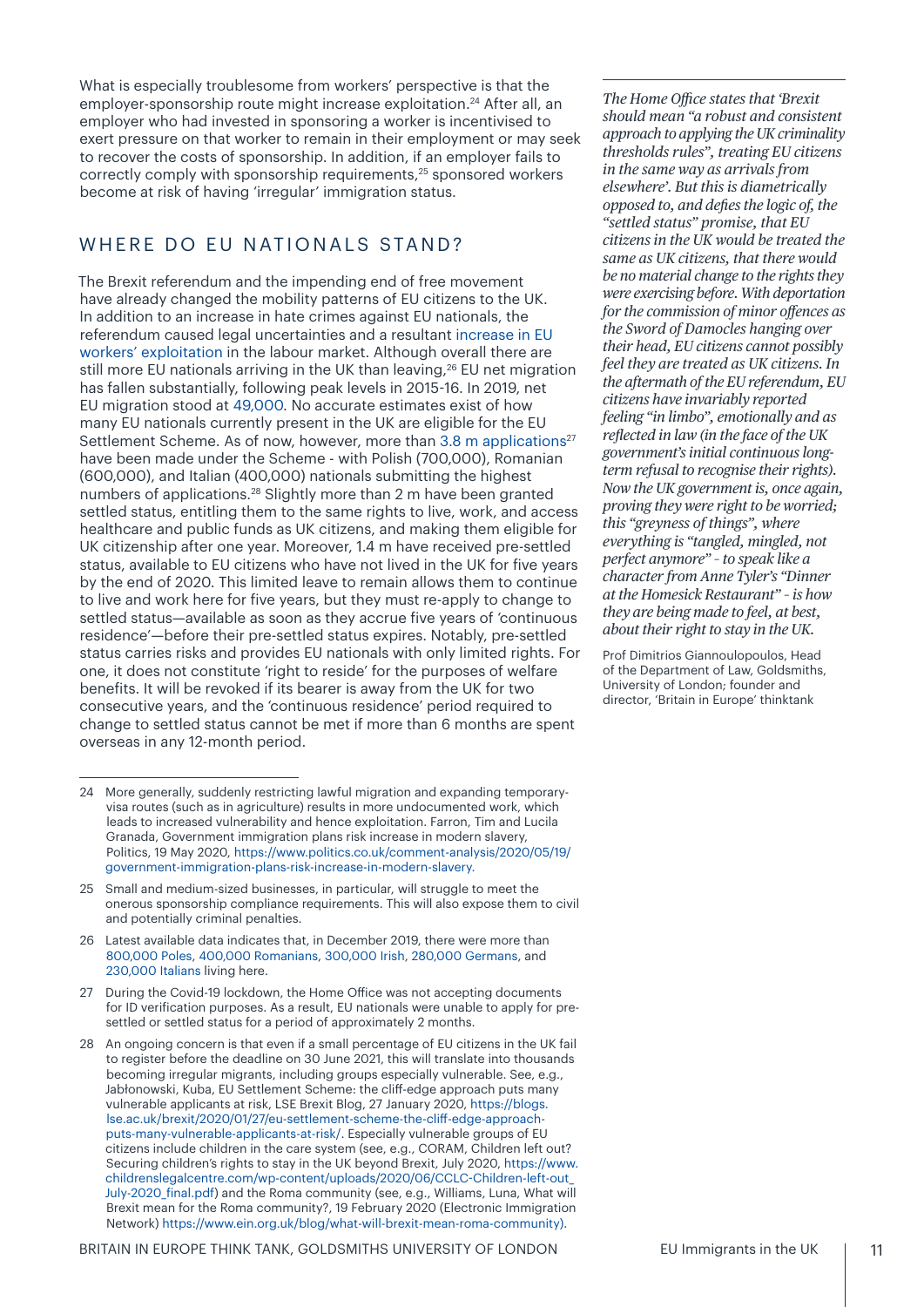<span id="page-11-0"></span>Notably, the new immigration framework states that, after the end of the transition period, even those with settled status ['must be considered](https://assets.publishing.service.gov.uk/government/uploads/system/uploads/attachment_data/file/899716/UK_Points-Based_Immigration_System_Further_Details.pdf)  [for deportation'](https://assets.publishing.service.gov.uk/government/uploads/system/uploads/attachment_data/file/899716/UK_Points-Based_Immigration_System_Further_Details.pdf) if they are sentenced to 1 year or more of imprisonment for conduct committed after 1 January 2021. Where this deportation threshold is not met, settled EU nationals may be considered for deportation if it is conducive to the public good, including if they have serious or persistent criminality. This is despite repeated Government promises that settled EU nationals would have the same rights as British nationals. One wonders if the spectre of the Windrush scandal might reappear in this new context, as EU migrants will now be swept under the UK's overarching hostile environment policy towards immigration.

Such concerns appear especially worrisome given that neither the settled nor pre-settled status includes physical documentation. Instead, status can be confirmed only through access to an online account, which inspires little security for its holders and has already made it dificult for some EU nationals [to prove their entitlement to enter and](https://www.independent.co.uk/news/uk/home-news/eu-nations-brexit-immigration-digital-status-settlement-scheme-home-office-a9679531.html)  [access basic rights like housing](https://www.independent.co.uk/news/uk/home-news/eu-nations-brexit-immigration-digital-status-settlement-scheme-home-office-a9679531.html) in the UK.

When it comes to newly arriving EU nationals or those who will not obtain settled or pre-settled status, access to the UK after 1 January 2021 will become much more restrictive and more expensive than it has been. The new PBS is [predicted to](https://www.gov.uk/government/publications/immigration-bill-2020-overarching-documents) reduce to zero arrivals of EU workers seeking employment in low-skill occupations (such as process, plant and machine operatives) and in elementary occupations, while inflows of EU workers into caring and leisure services are likely to be cut by 90%, and into skilled trades occupations by approximately 50%. Notably, while recent public and media support for migrants in key sectors might have helped to drive certain policy changes beneficial to immigrants working in the NHS,<sup>29</sup> the new PBS would have likely excluded many of those same key workers from entering the UK. Many sectors that have been designated as filled with 'key workers' during the Covid-19 crisis are likely to be significantly impacted – with an anticipated reduction of almost half in EU medical services workers, 70% of EU social workers, 80% of EU care workers, and more than 90% of EU warehouse and transportation staf. 30 Such predictions are based on PBS eligibility criteria alone. These reductions in EU key workers are likely to be even more severe in practice given how unappealing the UK will become. Ending new EU workers' eligibility for public benefits<sup>31</sup> and requiring them to pay immigration health surcharge will likely significantly reduce EU workers' interest in entering the UK, particularly given their continuing access to the right of free movement and ancillary rights in the remaining EU states.

# EU STUDENTS' ACCESS TO THE UK

In addition, EU students will no longer be entitled to home-fee status or student loans. This is anticipated to reduce [EU student enrolment](https://www.gov.uk/government/publications/immigration-bill-2020-overarching-documents)  [by 20%,](https://www.gov.uk/government/publications/immigration-bill-2020-overarching-documents) although the Covid-19 crisis might have further diminished EU students' interest in studying in the UK. This policy change will especially impact students from EU states with lower GDPs and average wages, such as from the CEE region. Overall, withdrawing home fee status from EU students will expose the HE sector to an even greater financial crisis than it is already experiencing.

*From January 1st 2021 EU citizens will be the only group of foreign residents in the UK who have a digital-only immigration status and no backup option of physical proof…. Not having a biometric ID document could result in a person's failure to open a bank account, get a driving licence, secure housing or a job, perhaps being passed over for an applicant with the ability to produce an actual passport. Years down the line, remembering your computer-generated code and the original email address that was linked to it could become a serious stumbling block, particularly for vulnerable people.*

Julie Ward, Member of the European Parliament (2014 – 2020); 'Britain in Europe' thinktank expert

*The COVID pandemic has revealed that the people previously considered 'low-skilled' such as carers, cleaners and delivery drivers, are in fact the backbone of our society. And yet the Government has introduced a new PBS which will make it impossible for many essential workers to live and work safely in the UK.* 

Caitlin Boswell, Project Oficer (EU Citizens), The Joint Council for the Welfare of Immigrants

<sup>29</sup> Such as the proposed cancellation of the NHS surcharge, and assurances that dependants of NHS workers who die as a result of Covid-19 will receive indefinite leave to remain.

<sup>30</sup> Although EU-born workers comprise 7% of the British workforce, they have been over-represented among key workers in the manufacturing (22%), scientific and professional (11%), and transport and storage (11%) sectors.

<sup>31</sup> They will have 'no recourse to public fund' conditions on their visa.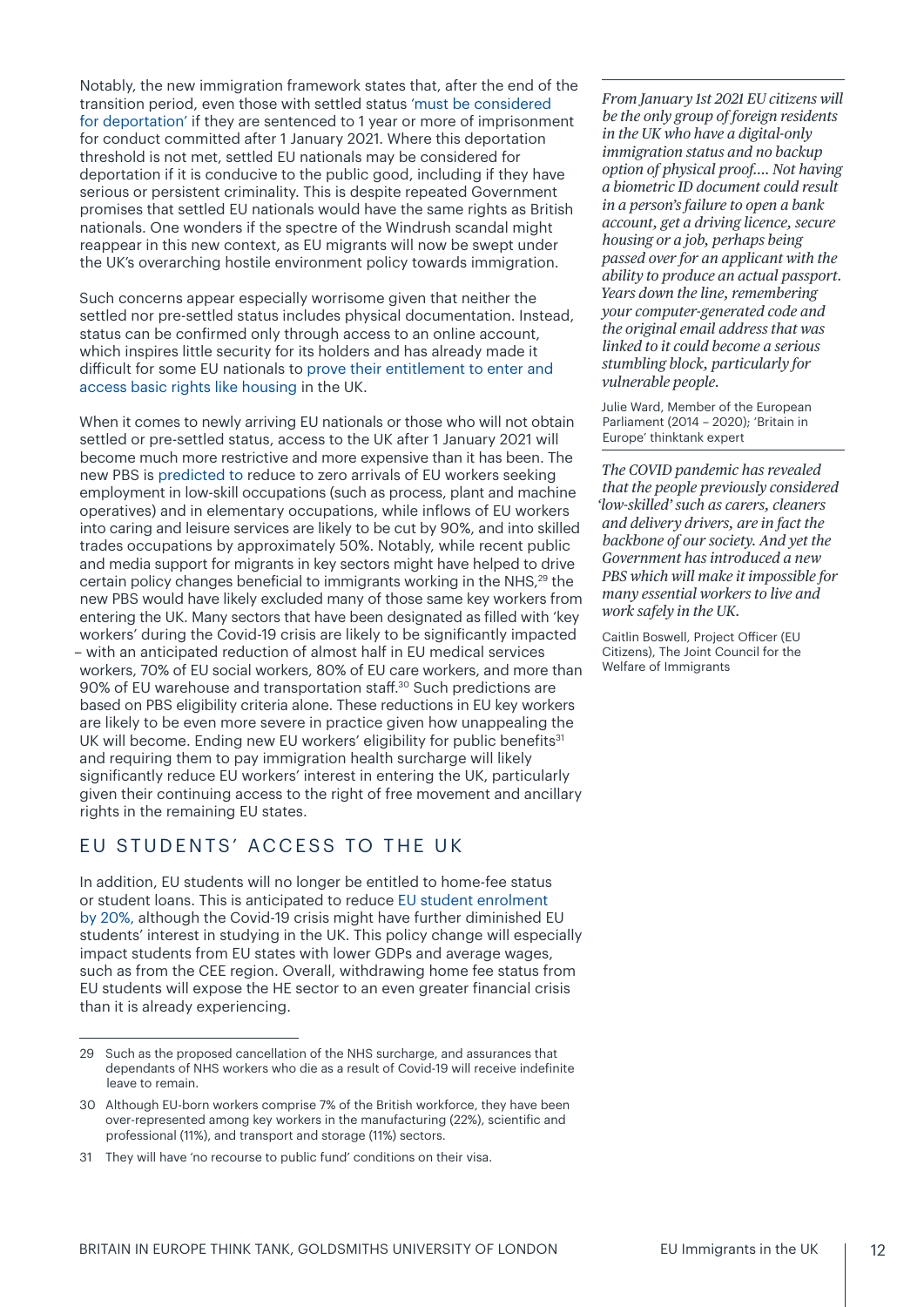*On 23 June 2020, the Minister of State for Universities, Michelle Donelan, used a blunt, unceremonious [statement](https://www.parliament.uk/business/publications/written-questions-answers-statements/written-statement/Commons/2020-06-23/HCWS310/) to the House of Commons to confrm that "[f] ollowing [the UK's] decision to leave the EU, EU, other EEA and Swiss nationals will no longer be eligible for home fee status, undergraduate, postgraduate and advanced learner fnancial support from Student Finance England for courses starting in academic year 2021/22". She went on to briefy acknowledge that "EU, other EEA and Swiss students, staf and researchers make an important contribution to our universities" and that she "want[s] that contribution to continue and [is] confdent – given the world-leading quality of our higher education sector – that it will".* 

*Not many will have taken notice of the announcement that brought to an abrupt end a relationship that benefted more than a million students in the last ten years alone (according to HESA student records relating to 2008-09 to 2017-18, as [reported](https://www.universitiesuk.ac.uk/International/Documents/2019/International%2520facts%2520and%2520figures%2520slides.pdf) by Universities UK, the total number of EU students in the UK ranged from 117.850 in 2008- 09 to 139.145 in 2017-18, with an overall population of 1.282.775 students in this ten-year period). The minister did not make any announcement on social media or other ofcial platform; there was simply no efort to reach out to – and empathise with – EU students who might be making plans to come study in the UK from 2021-22 onwards, to reassure them that the minister's statement, that she "want[s] that contribution [from EU students] to continue", is not going to be an empty promise.* 

*Just the day before her statement in the House of Commons, the minister had written an open [letter](https://study-uk.britishcouncil.org/sites/default/files/letter_to_prospective_international_students.pdf) to all international students (to reassure them of the measures that the UK had taken to safeguard their health, safety and wellbeing, in light of the global impact of the Covid-19 pandemic), and spoken about it in her social media. But there was no sign of a similar intention to communicate with EU students, to explain to them how the Brexit-induced changes, on student fees and loans, would – severely – afect their ability to study in the UK in the future. Or perhaps to communicate to them that the UK government would ensure strategies would be adopted that would facilitate the transition to the new post-Brexit world.* 

*There has been no visible efort to connect with EU students since then either. No looking back, at all the attributes, skillsets and cultural diversity this vibrant community of students had brought to the UK, and no looking forward, at how they would be supported in continuing to make these invaluable contributions to British society in the future.*

*No looking back, and no looking forward, in relation to what this change in policy would mean for our Universities either, not just from a fnancial perspective, where there will undoubtedly be substantial damage, but culturally and educationally too; students from the EU have become an indispensable part of the student experience in our Universities, and losing them, or losing a signifcant number of them, will inevitably have a dire efect. As Nick Hillman, the Director of the Higher Education Policy Institute (HEPI), [said](https://www.hepi.ac.uk/2020/06/23/response-to-the-announcement-on-fees-and-loans-for-eu-students-in-england-from-2021/) in responding to the minister's announcement on tuition fees and loans:*

*In the past, we have shown that higher fees and no more access to student loans could risk a decline of around 60% in the number of EU students coming to the UK to study. If that happens, our universities will be less diverse and less open to infuences from other countries.*

*The statement from HEPI's Director went on to predict that if "we adopt sensible post-Brexit migration rules and if universities work very hard to recruit from other EU nations, it is likely that many of our fellow Europeans will still wish to study here", concluding that "[a]bove all, we need to make it abundantly clear to people from the EU and beyond that our universities remain open to all".* 

*There are simply too many "ifs" here, when looking at how we might avoid EU students deserting our Universities, and recent trends do not leave much room for optimism: we are already experiencing a signifcant reduction in the number of EU student enrolments. As [reported](https://www.ft.com/content/32072762-0f6b-11e9-a3aa-118c761d2745) in the Financial Times, "the Russell Group recorded 23,310 EU students starting studies for the 2018/19 academic year, down 3 per cent on 2017/18", which came "after a 7 per cent rise in enrolment in 2016/17 and increases in most years during the past decade".*

*A narrative of openness and connectedness with EU member states – and their citizens – should, of course, be an absolute starting point, for the Minister of State for Universities, and the UK government, more broadly, if the UK is interested in remaining a primary academic destination for EU students.* 

*Unfortunately, there are so far no signs of such a narrative, regardless of whether we look at high level policy – with remaining uncertainty on the future relationship with the EU and a "no deal" outcome still a possibility or the new point-based immigration system leading to a signifcant decrease of EU migration, as Dr Myslinska concludes in this report – or whether we take a more impressionistic view; as mentioned above, there has been virtually no efort from the Minister of State for Universities to communicate the changes of fees and student loans to a wider audience, primarily EU students, as if these are not going to afect EU students or as if these students do not matter.*

*Let us assume, for the moment, that this is going to change, and that the government, with support from universities, will do an outstanding work sharing with EU students the seeming inevitability of the new approach to fees and loans, and their commitment to EU students continuing to be a vital part of the international student community in UK universities. Still, it will not be enough to enable them to come study in the UK. For a signifcant number of students from the EU, studying in the UK will simply no longer be a fnancially viable choice. A 2019 survey of typical fees for overseas students (included in a recent House of Commons Library briefng [paper](https://commonslibrary.parliament.uk/research-briefings/cbp-7976/) on international and EU students in higher education) gave averages of £14,900 (classroom-based) and £17,000 (lab-based) for undergraduate programmes, and, similarly, averages of £15,100 (classroom-based) and £17,500 (lab-based) for postgraduate programmes. To take the example of studying for the LLB Law degree at one of*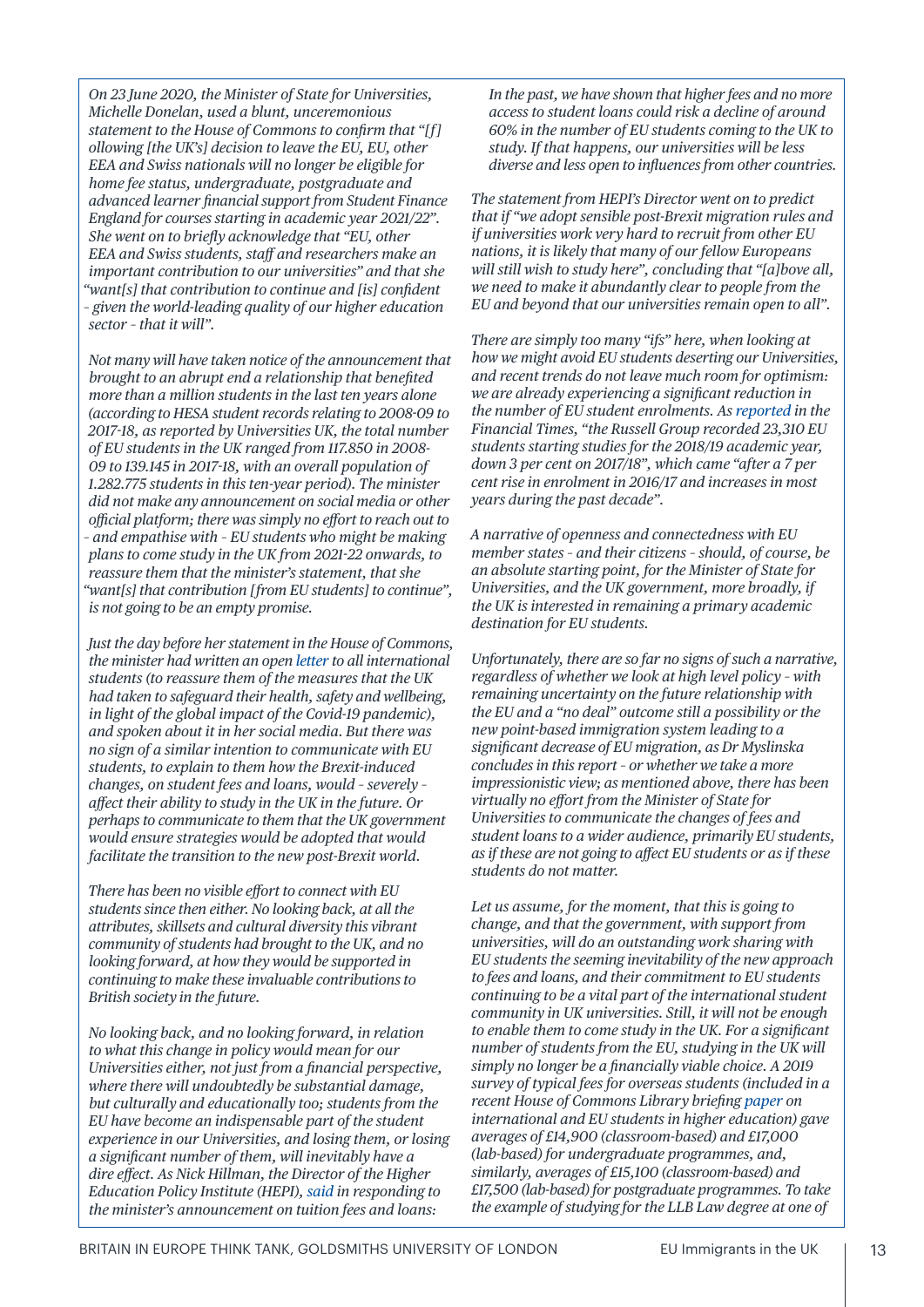*the Law Schools at the University of London, EU students will now be likely to face tuition fees that will range between £15,000 and £23,000, as opposed to the annual fees of £9,250 that they were paying until now. The vast majority of these students were relying on tuition fee loans from the British government; an estimated 69 percent of eligible EU full-time undergraduates took out fee loans in 2014-15, according to the same House of Commons Library [paper](https://commonslibrary.parliament.uk/research-briefings/cbp-7976/) mentioned above, which also reports that though EU students "are not generally eligible for maintenance loans […] some students may qualify if they meet residency criteria".*

*Losing access to loans and facing [estimated](https://www.thelocal.de/20200703/why-germany-is-becoming-europes-second-study-destination) tuition fee increases of between 75 and 125 percent is likely therefore to emerge as an insurmountable obstacle for EU students wishing to study in the UK in the near future, especially for those coming from the economies with low GDP and average wage in the European South and in Eastern European member states.* 

*The reaction from Cyprus, with [reports](https://www.financialmirror.com/2020/07/03/cyprus-students-write-off-uk-universities/) of "students writ[ing] of UK Universities", and Cyprus "hoping to strike a bilateral agreement with Britain, to allow Cypriot students to continue with their studies at English Universities without paying higher tuition fees", provides a good illustration. I have been similarly raising red fags about this in the Greek press for a few years now, in the context of the Brexit debate, and discussing the arising complications with educational experts in the country, and everyone seems genuinely puzzled about how it might be possible to secure for Greek students continued access to UK higher education institutions in the future. It is useful to remind here that there are approximately ten thousand students from Greece that enrol with UK Universities every year (if we look back at statistical data between 2014-15 and 2018-19), and the same number for students from Cyprus is approximately nine thousand per year. Greece is also in the [top 10](https://commonslibrary.parliament.uk/research-briefings/cbp-7976/) of countries of origin for all international students, in the same group with major countries of origin such as China, India, the United States and Germany, which occupy the top four places in that list.*

*Eastern European students seem to have reacted with the same level of disbelief and pessimism about access to UK higher education in the future, with some of them [reporting](https://thetab.com/uk/cambridge/2020/06/24/it-will-be-a-full-stop-for-us-eastern-european-students-on-the-loss-of-home-fee-status-139076) that the loss of home fee status "will be a full stop for [them]". Gábor Csontos, a recent graduate of Cambridge University, who worked for a year as access ofcer at the Cambridge University Hungarian Society, boldly [put](https://www.theguardian.com/education/2020/jul/04/making-eu-students-pay-higher-fees-is-a-blow-for-social-mobility) it in the Guardian that the Minister of University's statement, that she was confdent that the contribution of EU students would continue (despite the change in fee status), simply "ignored the material reality of the situations most of [Eastern Europeans] studying in the UK come from"; Csontos had in mind "anyone coming from an average family from Poland, Romania or Hungary".* 

*Csontos' key emphasis was also rightly placed on how these changes would be "a blow for social mobility in Europe". The minister may be right to say that the "world-leading quality of British higher education will*  *keep attracting students from all the world and Europe", he pointed out, "[h]owever, fewer [can] now aford it, and those who can will be members of established elites". That will be as true for Poland, Romania and Hungary as it will be for Greece and Cyprus; those from privileged backgrounds will perhaps still be able to pursue academic studies in Oxbridge and Russell group Universities, but everyone else will have no option but to pursue academic excellence in parts of Europe where they will still be welcome, in practice, not just in words. It must be added here that EU member states that already are, or now emerge as, leading academic providers in Europe are alert to the radical transformation UK higher education is undergoing, mainly as a result of Brexit. They appear ready to increase the competition to UK higher education institutions, and stand to [bene](https://www.thelocal.de/20200703/why-germany-is-becoming-europes-second-study-destination)ft from the unprecedented lack of planning and support from the part of the UK government.*

*Serious questions can also be raised about why the decision to change the fee status of students from the EU could not have been delayed, to give higher education institutions in the country some much needed "breathing space", when they are faced with extraordinary challenges in the light of the global pandemic, and at a time when no one still knows what the future relationship with the EU is going to be. Or about why there has been no apparent attempt to investigate reciprocal agreements with the EU on tuition fees. Spain, France, Germany and the Netherlands are amongst the top international destinations for mobile UK students, whose access to Universities there could have been facilitated by such reciprocal agreements; we are rather currently faced with uncertainty about the type of arrangement that is going to apply to UK students wishing to study abroad in the future. We must underline that [currently](https://www.universitiesuk.ac.uk/International/Documents/2019/International%20facts%20and%20figures%20slides.pdf) 7.8 percent of UK undergraduate students work, study or volunteer overseas as part of their degree; attempts to increase this number (such as in the context of the [UUK Go International](https://www.universitiesuk.ac.uk/International/go-international/stand-out)'s campaign, which aimed to bring international mobility up to 13 percent by 2020) will by defnition considerably slow down, if they are not halted altogether.*

*This quick overview inevitably leads one to conclude that the UK government must change tack, on EU students in the UK, if we are to avoid losing one of the most intellectually and culturally vibrant parts of the student community in our universities: collaborative work with EU member states, efcient, empathetic communication with students from the EU but, more importantly, programmes facilitating access to our Universities for those, in our European neighbourhood, most in need of fnancial and practical support to study here, should be obvious points of departure.*

Prof Dimitrios Giannoulopoulos, Head of the Department of Law, Goldsmiths, University of London; founder and director of the 'Britain in Europe' thinktank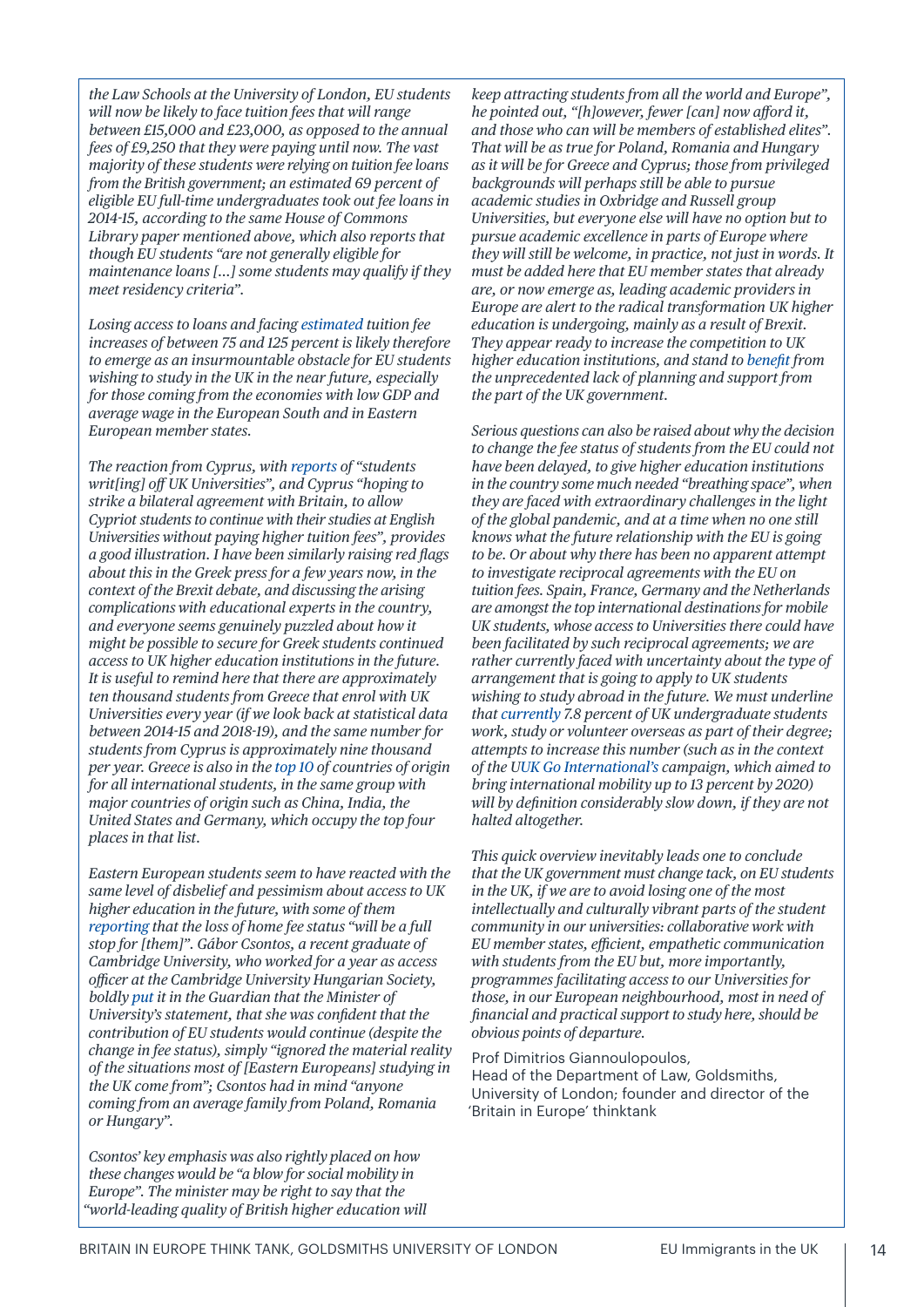# <span id="page-14-0"></span>IMPACT ON MIGRATION FROM CENTRAL AND EASTERN EUROPE

CEE nationals had experienced the most antagonistic public climate in the run-up to the referendum and a post-referendum spike in hate crimes against them.32 Despite having been the greatest net [contributors](https://www.cream-migration.org/files/FiscalEJ.pdf)  [to the British public purse](https://www.cream-migration.org/files/FiscalEJ.pdf) among all the immigrant groups (and significantly greater net contributors than native British workers), they have been targeted by Brexit supporters and populist rhetoric. Perhaps not surprisingly, CEE nationals have been turning away from the UK in the past few years. Since the Brexit referendum, [more CEE nationals](https://www.ons.gov.uk/peoplepopulationandcommunity/populationandmigration/internationalmigration/bulletins/migrationstatisticsquarterlyreport/may2020#eu-and-non-eu-migration-over-time)  [have been leaving the UK than arriving here.](https://www.ons.gov.uk/peoplepopulationandcommunity/populationandmigration/internationalmigration/bulletins/migrationstatisticsquarterlyreport/may2020#eu-and-non-eu-migration-over-time) For example, at the end of 2019, there was a net loss of 12,000 in migration from the eight CEE states that had joined the EU in 2004. This will likely be further exacerbated by Covid-induced job losses, especially [high among those](https://blogs.lse.ac.uk/socialpolicy/2020/06/15/the-devastating-impact-of-the-coronavirus-crisis-on-precarious-workers-in-the-uk-and-three-reasons-for-optimism/)  [precariously employed,](https://blogs.lse.ac.uk/socialpolicy/2020/06/15/the-devastating-impact-of-the-coronavirus-crisis-on-precarious-workers-in-the-uk-and-three-reasons-for-optimism/) as many CEE nationals have been.<sup>33</sup>

Looking ahead, newly arriving CEE migrants are especially likely to be negatively impacted by the PBS, which prioritises 'high-skill', high-paid employment. CEE movers have tended to be over-represented in lowerskilled and low-paid jobs – which are often precarious, $34$  and for which they are often overqualified<sup>35</sup>– including as key workers in the social care sector, farming, and food processing, as well as in hospitality and construction sectors. Seventeen per cent of all CEE workers are in key low-skilled jobs,<sup>36</sup> the highest share among all migrant groups other than from Sub-Saharan Africa. Notably, most workers in agriculture--which is 98% staf[ed by foreign workers-](https://www.wsj.com/articles/on-britains-farms-a-shortage-of-eu-workers-squeezes-harvests-1535544001)-are Bulgarian and Romanian. Employers' reliance on CEE workers in this sector is perhaps most poignantly illustrated by agricultural companies' chartering of planes in recent months to bring seasonal Romanian farm workers to the UK. After the PBS becomes implemented, newly arriving CEE workers will no longer be able to access most of such positions. Furthermore, CEE nationals' access to self-employment, especially common in the [construction](https://commonslibrary.parliament.uk/research-briefings/sn00196/)  [sector,](https://commonslibrary.parliament.uk/research-briefings/sn00196/) will no longer be available.

(Boldly) assuming that the UK continues to be appealing to new CEE workers, what is their likely fate given their pre-Brexit propensity to engage in low-paid, precarious employment? Unlike the 2018 White Paper, the current PBS framework provides no route for short-term 'lowskill' workers. It is possible that the PBS will simply divert CEE workers into low-skill jobs via other migrant routes – especially the Youth Mobility Scheme or as family members joining EU immigrants. Perhaps it will

35 It does beg the question of how much the UK actually values 'skilled' labour.

<sup>32</sup> See, e.g., Rzepnikowska, Alina (2019) Racism and xenophobia experienced by Polish migrants in the UK before and after Brexit vote, Journal of Ethnic and Migration Studies 45(1): 61-77; Virdee, Satnam and Brendan McGeever (2018) Racism, Crisis, Brexit, Ethnic and Racial Studies 41(10): 1802-19.

<sup>33</sup> See, e.g., Barslund, Mikkel and Matthias Busse (2014) Labour Mobility in the EU: Dynamics, Patterns and Policies, Intereconomics 49(3): 116-158; Ciupijus, Zinovijus (2012) EU Citizens or Eastern European Labour Migrants? The Peculiar Case of Central Eastern Europeans in Britain, Politeja 2/3: 29-46; Cook, Joanne et al (2011) The Experiences of Accession 8 Migrants in England: Motivations, Work and Agency, International Migration 49(2): 54-79; East European Advice Centre (2013) East Europeans in London: A Peer Led Study of the Issues Faced by East Europeans in London Relating Housing, Employment, Household Income and Support Needs; Kofman, Eleonore et al (2009) The Equality Implications of Being a Migrant in Britain, Research Report 19 (EHRC); Ofice for National Statistics (2016) International immigration and the labour market, UK: 2016.

<sup>34</sup> Sirkeci, Ibrahim et al (2018) Barriers for Highly Qualified A8 Immigrants in the UK Labour Market, Work, Employment and Society 32(5): 906-24; Johnston, Ron et al (2015) East versus West? Over-qualification and Earnings among the UK's European Migrants, Journal of Ethnic and Migration Studies 41(2): 196-218.

<sup>36</sup> Seventeen per cent of CEE and 10% of EU-14 workers are in key low-skill jobs; 9% of CEE workers and 19% of EU-14 workers are in key high-skill positions.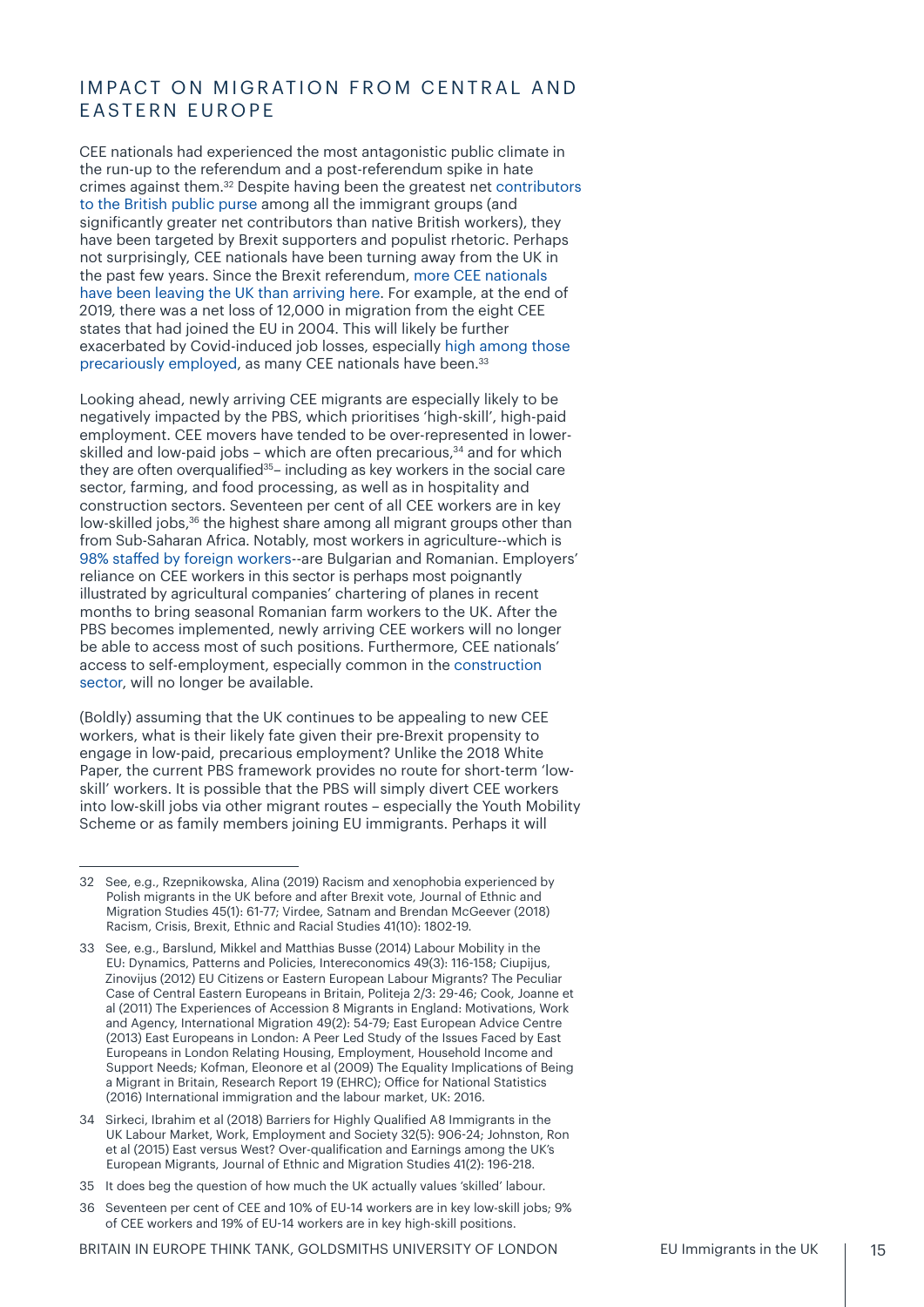<span id="page-15-0"></span>even push some into unlawful temporary employment (while on sixmonth tourist visas). After all, harder borders do not stop people from entering, but instead push them into undocumented status and into exploitative labour and living arrangements. Although any such indirect efect of the PBS is unlikely to result in substantial numbers, it might exacerbate modern slavery issues.

Incidentally, there might be a silver lining to the new system: since employers will not have access to an unlimited pool of revolving temporary workers, such workers' pay and work conditions might improve. Moreover, those who have been willing to sufer de-skilling might now be forced to demand that their skills be recognised so that they are eligible to enter the UK under the PBS. On the other hand, the fate of skilled EU workers might worsen since their employment will be tied to specific sponsors, opening the door to potential exploitation - albeit with minimum pay requirements (assuming they are efectively enforced). And of course, not qualifying for social benefits or for healthcare without a surcharge will make living here much more challenging for all immigrants.

# THE ROAD AHEAD

Will the PBS prove to be an inflexible trap? It is too early to tell, and the new system will certainly need to be adjusted to respond to the UK's economic needs (perhaps with some regional flexibility) and to the priorities of workers, consumers and businesses. What appears evident, however, is that in its current incarnation, the system is not as it has been advertised. Neither is it truly employer-driven nor does it seek to reduce overall immigration. Moreover, it does not appear particularly 'fair' or 'modern' or conducive to a 'global Britain' strategy. Although the new PBS will likely reduce labour gaps for 'highly' skilled positions, it will likely create a new gap for 'low' skilled employment. Regardless of where a 'shortage' of workers exists, it will result in an unstable, ineficient economy. Moreover, the new framework is likely to increase worker exploitation.

What is also clear is that the PBS will significantly decrease EU migration, especially of CEE workers – the same workers who have been used as scapegoats by successive Governments for various failures of domestic policies and who have been demonised the most in the run up to the Brexit referendum, despite having made substantial contributions to the public purse.

What can be done now? Since there are no specific regulations in place yet,<sup>37</sup> advocacy groups should exert pressure on the Government to draft a comprehensive list of shortage occupations to include key workers and select positions classified as 'low-skill'.<sup>38</sup> To be truly employer-driven, the Government should take into account labour organisations' concerns over shortages, the same concerns that had driven the UK to support the Eastern Enlargement process and the admission of CEE workers in the first place. Ultimately, the Brexit-prompted immigration policy overhaul should be seen as an opportunity to improve the UK's immigration system and the working conditions of all immigrants.<sup>39</sup> Hopefully, not only economic, but also ethical and human rights concerns will become a part of this conversation.

*A functional society needs to value all its workers rather than obsess about out-dated notions of skill level. …. An unbalanced economy will not work smoothly; bankers can't go to work without train drivers, scientists can't work in labs that aren't also a workplace for cleaners.* 

Julie Ward, Member of the European Parliament (2014 – 2020); 'Britain in Europe' thinktank expert

*Designed to feed a xenophobic undercurrent in the Government's political narrative, … the Immigration Bill sets a new benchmark for how far Britain has moved away from the open society that welcomed the world to the UK for the London Olympics in 2012. No longer a beacon of freedom and human rights, the UK's message to the world is now about as hostile and negative as it could be. The new Immigration Bill represents the culmination of that transition and may also lead to a signifcant decline in Britain's international standing.*

Roger Casale, Secretary General & CEO, New Europeans; 'Britain in Europe' thinktank expert

<sup>37</sup> And in fact, they might not even be finalised before the end of the year.

<sup>38</sup> Of course, such lists pit industries against each other and tend to benefit employment sectors that have the resources and are organised suficiently to influence policymaking.

<sup>39</sup> This, of course, would benefit British workers as well - by preventing leveling down of labour conditions and by not displacing Britons with more easily exploitable foreign labour.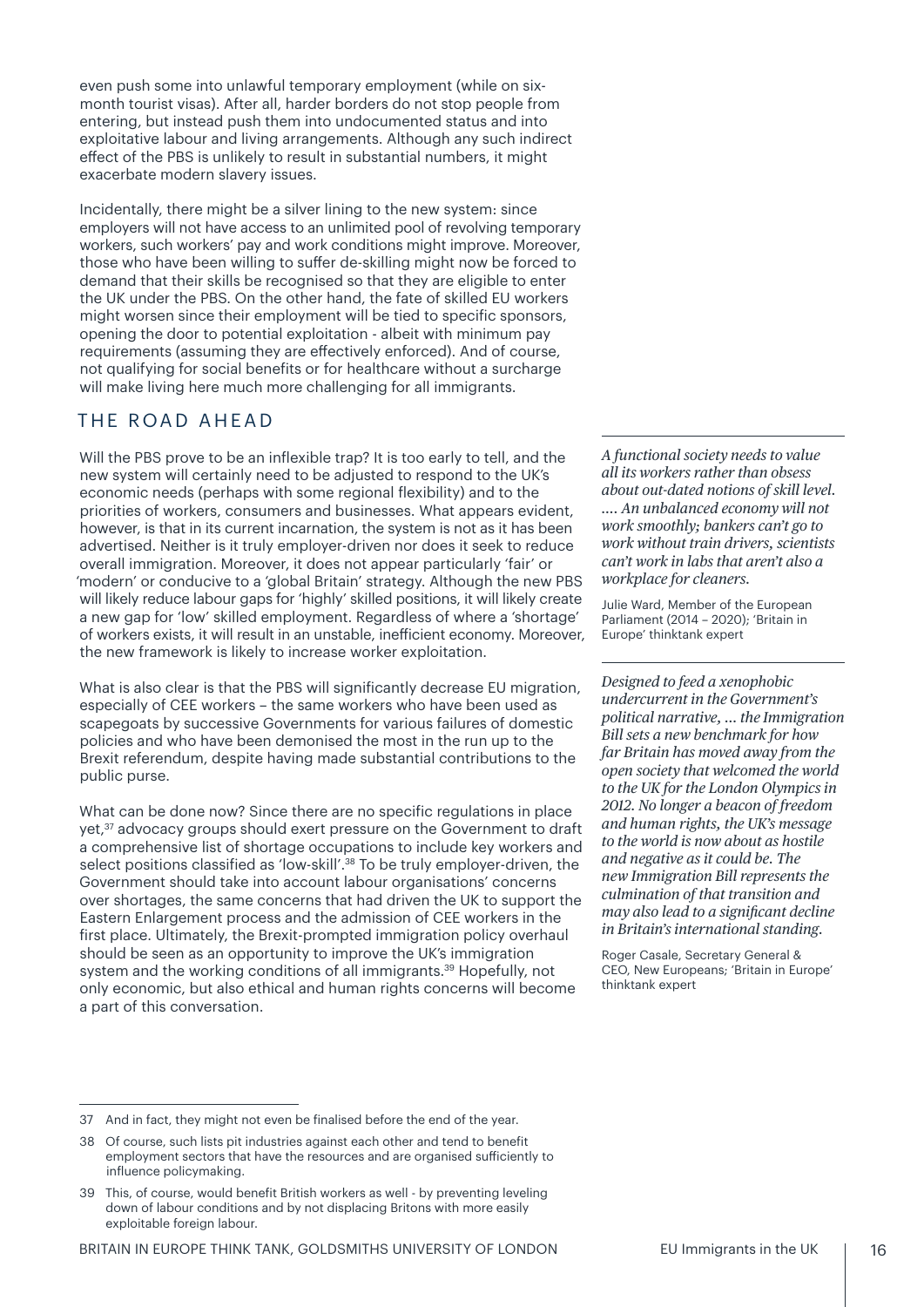#### <span id="page-16-0"></span>BIBLIOGRAPHY

Barslund, Mikkel and Matthias Busse (2014) Labour Mobility in the EU: Dynamics, Patterns and Policies, Intereconomics 49(3): 116-158

Bulman, May, 'This is only the tip of the iceberg': EU nationals in UK already facing dificulty with digital-only status amid warnings of 'crisis' ahead, The Independent, 22 August 2020, [https://www.](https://www.independent.co.uk/news/uk/home-news/eu-nations-brexit-immigration-digital-status-settlement-scheme-home-office-a9679531.html) [independent.co.uk/news/uk/home-news/eu-nations](https://www.independent.co.uk/news/uk/home-news/eu-nations-brexit-immigration-digital-status-settlement-scheme-home-office-a9679531.html)[brexit-immigration-digital-status-settlement-scheme](https://www.independent.co.uk/news/uk/home-news/eu-nations-brexit-immigration-digital-status-settlement-scheme-home-office-a9679531.html)home-of[ice-a9679531.html](https://www.independent.co.uk/news/uk/home-news/eu-nations-brexit-immigration-digital-status-settlement-scheme-home-office-a9679531.html)

Casale, Roger, UK White Paper sounds death knell for freedom of movement, The Parliament Magazine: Politics, Policy and People, 21 December 2018, [https://](https://www.theparliamentmagazine.eu/news/article/uk-white-paper-sounds-death-knell-for-freedom-of-movement) [www.theparliamentmagazine.eu/news/article/uk](https://www.theparliamentmagazine.eu/news/article/uk-white-paper-sounds-death-knell-for-freedom-of-movement)[white-paper-sounds-death-knell-for-freedom-of](https://www.theparliamentmagazine.eu/news/article/uk-white-paper-sounds-death-knell-for-freedom-of-movement)[movement](https://www.theparliamentmagazine.eu/news/article/uk-white-paper-sounds-death-knell-for-freedom-of-movement)

Casale, Roger, UK immigration policy casts shadow over social care sector, EU Today, 16 July 2020, [https://](https://eutoday.net/news/politics/2020/uk-immigration-policy-casts-shadow-over-social-care-sector) [eutoday.net/news/politics/2020/uk-immigration-policy](https://eutoday.net/news/politics/2020/uk-immigration-policy-casts-shadow-over-social-care-sector)[casts-shadow-over-social-care-sector](https://eutoday.net/news/politics/2020/uk-immigration-policy-casts-shadow-over-social-care-sector)

Ciupijus, Zinovijus (2012) EU Citizens or Eastern European Labour Migrants? The Peculiar Case of Central Eastern Europeans in Britain, Politeja 2/3: 29-46

Cook, Joanne et al (2011) The Experiences of Accession 8 Migrants in England: Motivations, Work and Agency, International Migration 49(2): 54-79

CORAM, Children left out? Securing children's rights to stay in the UK beyond Brexit, July 2020, [https://www.childrenslegalcentre.com/wp-content/](https://www.childrenslegalcentre.com/wp-content/uploads/2020/06/CCLC-Children-left-out_July-2020_final.pdf) uploads/2020/06/CCLC-[Children-left-out\\_July-2020\\_](https://www.childrenslegalcentre.com/wp-content/uploads/2020/06/CCLC-Children-left-out_July-2020_final.pdf) f[inal.pdf](https://www.childrenslegalcentre.com/wp-content/uploads/2020/06/CCLC-Children-left-out_July-2020_final.pdf)

Dustmann, Christian and Tommaso Frattini (2014) The Fiscal Efects of Immigration to the UK, The Economic Journal 124: F593–F643, [https://www.cream-migration.](https://www.cream-migration.org/files/FiscalEJ.pdf) org/f[iles/FiscalEJ.pdf](https://www.cream-migration.org/files/FiscalEJ.pdf)

Düvell, Franck and Michal Garapich, Polish Migration to the UK: Continuities and Discontinuities, Centre on Migration, Policy and Society Working Paper 2011 No. 84 (University of Oxford), [https://www.compas.](https://www.compas.ox.ac.uk/2011/wp-2011-084-duvell-garapich_polish_migration_uk/) ox.ac.uk/2011/wp-2011-[084-duvell-garapich\\_polish\\_](https://www.compas.ox.ac.uk/2011/wp-2011-084-duvell-garapich_polish_migration_uk/) [migration\\_uk/](https://www.compas.ox.ac.uk/2011/wp-2011-084-duvell-garapich_polish_migration_uk/)

East European Advice Centre (2013) East Europeans in London: A Peer Led Study of the Issues Faced by East Europeans in London Relating Housing, Employment, Household Income and Support Needs, [http://www.](http://www.eerc.org.uk/wordpress/wp-content/uploads/2017/07/East-Europeans-in-London-December-2013.pdf) [eerc.org.uk/wordpress/wp-content/uploads/2017/07/](http://www.eerc.org.uk/wordpress/wp-content/uploads/2017/07/East-Europeans-in-London-December-2013.pdf) [East-Europeans-in-London-December-2013.pdf](http://www.eerc.org.uk/wordpress/wp-content/uploads/2017/07/East-Europeans-in-London-December-2013.pdf)

Elliott, Larry, Britain is facing 'significant recession', says Rishi Sunak, The Guardian, 13 May 2020, [https://](https://www.theguardian.com/business/2020/may/13/uk-economy-shrank-2-in-first-quarter-record-monthly-plunge-ons-cfovid-19-lockdown-gdp) [www.theguardian.com/business/2020/may/13/uk](https://www.theguardian.com/business/2020/may/13/uk-economy-shrank-2-in-first-quarter-record-monthly-plunge-ons-cfovid-19-lockdown-gdp)economy-shrank-2-in-f[irst-quarter-record-monthly](https://www.theguardian.com/business/2020/may/13/uk-economy-shrank-2-in-first-quarter-record-monthly-plunge-ons-cfovid-19-lockdown-gdp)[plunge-ons-cfovid-19-lockdown-gdp](https://www.theguardian.com/business/2020/may/13/uk-economy-shrank-2-in-first-quarter-record-monthly-plunge-ons-cfovid-19-lockdown-gdp)

Farron, Tim and Lucila Granada, Government immigration plans risk increase in modern slavery, Politics, 19 May 2020, [https://www.politics.co.uk/](https://www.politics.co.uk/comment-analysis/2020/05/19/government-immigration-plans-risk-increase-in-modern-slavery) [comment-analysis/2020/05/19/government](https://www.politics.co.uk/comment-analysis/2020/05/19/government-immigration-plans-risk-increase-in-modern-slavery)[immigration-plans-risk-increase-in-modern-slavery](https://www.politics.co.uk/comment-analysis/2020/05/19/government-immigration-plans-risk-increase-in-modern-slavery)

Focus on Labour Exploitation, Disposable Workers: the Future of the UK's Migrant Workforce, March 2019, [https://www.labourexploitation.org/publications/](https://www.labourexploitation.org/publications/disposable-workers-future-uks-migrant-workforce) [disposable-workers-future-uks-migrant-workforce](https://www.labourexploitation.org/publications/disposable-workers-future-uks-migrant-workforce)

Focus on Labour Exploitation, Preventing exploitation in the shadow of Brexit: The risks of temporary migration programmes, September 2018, [https://](https://www.labourexploitation.org/publications/preventing-exploitation-shadow-brexit-risks-temporary-migration-programmes) [www.labourexploitation.org/publications/preventing](https://www.labourexploitation.org/publications/preventing-exploitation-shadow-brexit-risks-temporary-migration-programmes)[exploitation-shadow-brexit-risks-temporary-migration](https://www.labourexploitation.org/publications/preventing-exploitation-shadow-brexit-risks-temporary-migration-programmes)[programmes](https://www.labourexploitation.org/publications/preventing-exploitation-shadow-brexit-risks-temporary-migration-programmes)

Focus on Labour Exploitation & the Labour Exploitation Advisory Group, Lost in Transition: Brexit & Labour Exploitation, August 2017, [https://www.](https://www.labourexploitation.org/publications/lost-transition-brexit-labour-exploitation) [labourexploitation.org/publications/lost-transition](https://www.labourexploitation.org/publications/lost-transition-brexit-labour-exploitation)[brexit-labour-exploitation](https://www.labourexploitation.org/publications/lost-transition-brexit-labour-exploitation)

Giuelietti, Corrado and Zizhong Yan (2018) The Impact of Immigration on the Well-being of UK Natives, [https://assets.publishing.service.gov.uk/government/](https://assets.publishing.service.gov.uk/government/uploads/system/uploads/attachment_data/file/740985/Giulietti__2018_.pdf) [uploads/system/uploads/attachment\\_data/](https://assets.publishing.service.gov.uk/government/uploads/system/uploads/attachment_data/file/740985/Giulietti__2018_.pdf) f[ile/740985/Giulietti\\_\\_2018\\_.pdf](https://assets.publishing.service.gov.uk/government/uploads/system/uploads/attachment_data/file/740985/Giulietti__2018_.pdf)

Gov.uk, EU Settlement Scheme statistics, [https://](https://www.gov.uk/government/collections/eu-settlement-scheme-statistics) [www.gov.uk/government/collections/eu-settlement](https://www.gov.uk/government/collections/eu-settlement-scheme-statistics)[scheme-statistics](https://www.gov.uk/government/collections/eu-settlement-scheme-statistics) (last accessed 9 July 2020)

Gov.uk, Global Britain: delivering on our international ambition, [https://www.gov.uk/government/collections/](https://www.gov.uk/government/collections/global-britain-delivering-on-our-international-ambition) [global-britain-delivering-on-our-international-ambition](https://www.gov.uk/government/collections/global-britain-delivering-on-our-international-ambition) (last updated 23 September 2019)

Gov.uk, Policy paper - Immigration and Social Security Co-ordination (EU Withdrawal) Bill: overarching documents, [https://www.gov.uk/government/](https://www.gov.uk/government/publications/immigration-bill-2020-overarching-documents) [publications/immigration-bill-2020-overarching](https://www.gov.uk/government/publications/immigration-bill-2020-overarching-documents)[documents](https://www.gov.uk/government/publications/immigration-bill-2020-overarching-documents) (last updated 2 July 2020)

Harrington, Abigail, The devastating impact of the coronavirus crisis on precarious workers in the UK and three reasons for optimism, LSE Social Policy Blog, 15 June 2020, [https://blogs.lse.ac.uk/](https://blogs.lse.ac.uk/socialpolicy/2020/06/15/the-devastating-impact-of-the-coronavirus-crisis-on-precarious-workers-in-the-uk-and-three-reasons-for-optimism/) [socialpolicy/2020/06/15/the-devastating-impact-of](https://blogs.lse.ac.uk/socialpolicy/2020/06/15/the-devastating-impact-of-the-coronavirus-crisis-on-precarious-workers-in-the-uk-and-three-reasons-for-optimism/)[the-coronavirus-crisis-on-precarious-workers-in-the](https://blogs.lse.ac.uk/socialpolicy/2020/06/15/the-devastating-impact-of-the-coronavirus-crisis-on-precarious-workers-in-the-uk-and-three-reasons-for-optimism/)[uk-and-three-reasons-for-optimism/](https://blogs.lse.ac.uk/socialpolicy/2020/06/15/the-devastating-impact-of-the-coronavirus-crisis-on-precarious-workers-in-the-uk-and-three-reasons-for-optimism/)

HM Gov, The UK's future skills-based Immigration System, Cm 9722, December 2018, [https://assets.publishing.service.gov.uk/government/](https://assets.publishing.service.gov.uk/government/uploads/system/uploads/attachment_data/file/766465/The-UKs-future-skills-based-immigration-system-print-ready.pdf) [uploads/system/uploads/attachment\\_data/](https://assets.publishing.service.gov.uk/government/uploads/system/uploads/attachment_data/file/766465/The-UKs-future-skills-based-immigration-system-print-ready.pdf) f[ile/766465/The-UKs-future-skills-based-immigration](https://assets.publishing.service.gov.uk/government/uploads/system/uploads/attachment_data/file/766465/The-UKs-future-skills-based-immigration-system-print-ready.pdf)[system-print-ready.pdf](https://assets.publishing.service.gov.uk/government/uploads/system/uploads/attachment_data/file/766465/The-UKs-future-skills-based-immigration-system-print-ready.pdf)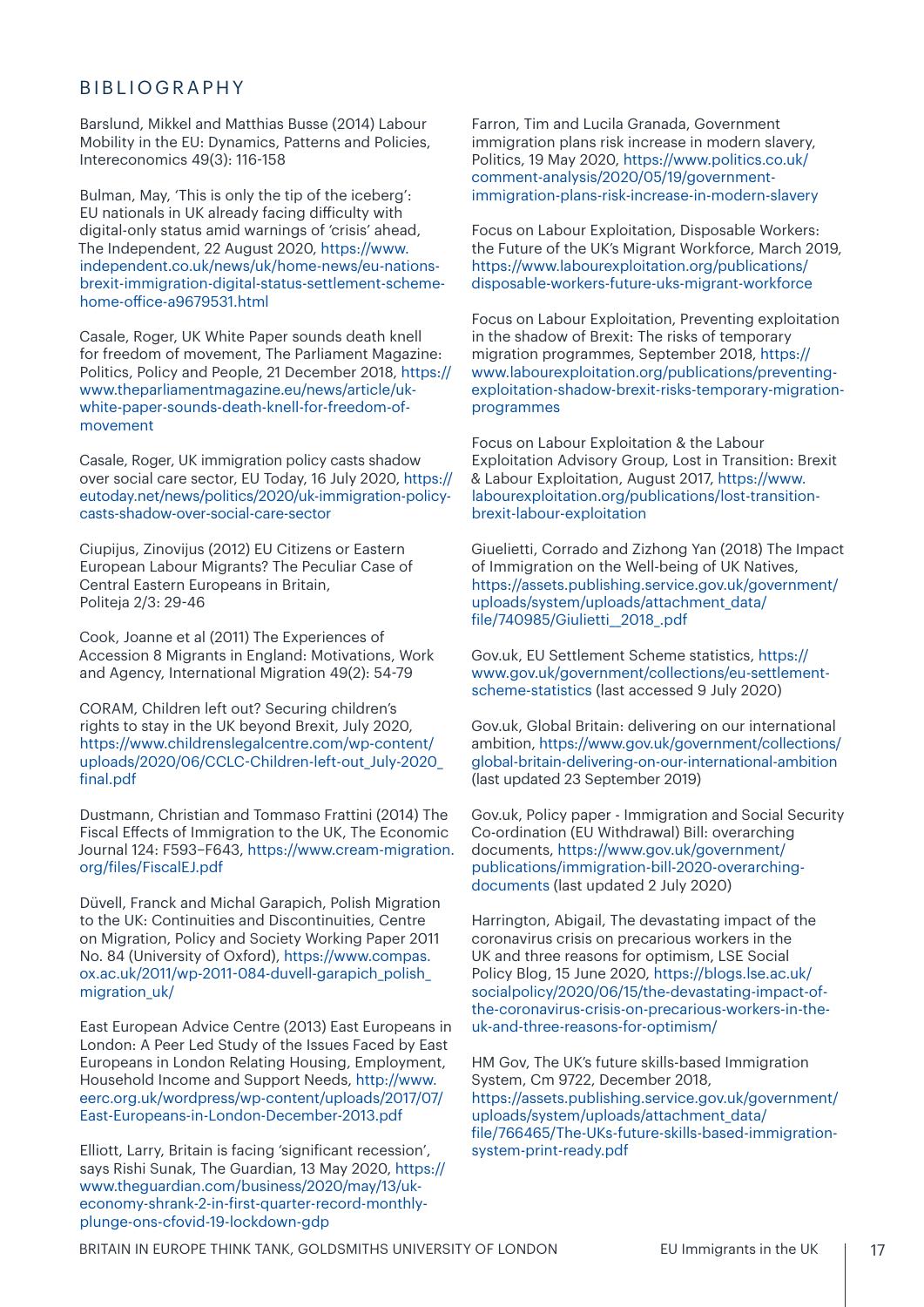HM Gov, The UK's Points-Based Immigration System - Further Details, CP 258, July 2020, [https://assets.](https://assets.publishing.service.gov.uk/government/uploads/system/uploads/attachment_data/file/899716/UK_Points-Based_Immigration_System_Further_Details.pdf) [publishing.service.gov.uk/government/uploads/](https://assets.publishing.service.gov.uk/government/uploads/system/uploads/attachment_data/file/899716/UK_Points-Based_Immigration_System_Further_Details.pdf) [system/uploads/attachment\\_data/](https://assets.publishing.service.gov.uk/government/uploads/system/uploads/attachment_data/file/899716/UK_Points-Based_Immigration_System_Further_Details.pdf)file/899716/UK [Points-Based\\_Immigration\\_System\\_Further\\_Details.pdf](https://assets.publishing.service.gov.uk/government/uploads/system/uploads/attachment_data/file/899716/UK_Points-Based_Immigration_System_Further_Details.pdf)

HM Gov, Pay for UK healthcare as part of your immigration application, [https://www.gov.uk/](https://www.gov.uk/healthcare-immigration-application/refunds) [healthcare-immigration-application/refunds](https://www.gov.uk/healthcare-immigration-application/refunds)

Home Ofice, Policy paper: The UK's points-based immigration system: policy statement, 19 February 2020, [https://www.gov.uk/government/publications/](https://www.gov.uk/government/publications/the-uks-points-based-immigration-system-policy-statement/the-uks-points-based-immigration-system-policy-statement) [the-uks-points-based-immigration-system-policy](https://www.gov.uk/government/publications/the-uks-points-based-immigration-system-policy-statement/the-uks-points-based-immigration-system-policy-statement)[statement/the-uks-points-based-immigration-system](https://www.gov.uk/government/publications/the-uks-points-based-immigration-system-policy-statement/the-uks-points-based-immigration-system-policy-statement)[policy-statement](https://www.gov.uk/government/publications/the-uks-points-based-immigration-system-policy-statement/the-uks-points-based-immigration-system-policy-statement)

Horner, Will, On Britain's Farms, a Shortage of EU Workers Squeezes Harvests, The Wall Street Journal, 29 August 2018, [https://www.wsj.com/articles/on](https://www.wsj.com/articles/on-britains-farms-a-shortage-of-eu-workers-squeezes-harvests-1535544001)[britains-farms-a-shortage-of-eu-workers-squeezes](https://www.wsj.com/articles/on-britains-farms-a-shortage-of-eu-workers-squeezes-harvests-1535544001)[harvests-1535544001](https://www.wsj.com/articles/on-britains-farms-a-shortage-of-eu-workers-squeezes-harvests-1535544001)

Immigration and Social Security Co-ordination (EU Withdrawal) Bill 2019-21, Bill documents, [https://](https://services.parliament.uk/Bills/2019-21/immigrationandsocialsecuritycoordinationeuwithdrawal/documents.html) [services.parliament.uk/Bills/2019](https://services.parliament.uk/Bills/2019-21/immigrationandsocialsecuritycoordinationeuwithdrawal/documents.html)-21mmigrationands [ocialsecuritycoordinationeuwithdrawal/documents.](https://services.parliament.uk/Bills/2019-21/immigrationandsocialsecuritycoordinationeuwithdrawal/documents.html) [html](https://services.parliament.uk/Bills/2019-21/immigrationandsocialsecuritycoordinationeuwithdrawal/documents.html) (last accessed 27 July 2020)

Inman, Phillip, UK jobless rate 'could near 15% in second coronavirus wave', The Guardian, 7 July 2020, [https://www.theguardian.com/business/2020/jul/07/](https://www.theguardian.com/business/2020/jul/07/uk-jobless-rate-coronavirus-oecd-unemployment) [uk-jobless-rate-coronavirus-oecd-unemployment](https://www.theguardian.com/business/2020/jul/07/uk-jobless-rate-coronavirus-oecd-unemployment)

Jabłonowski, Kuba, EU Settlement Scheme: the clifedge approach puts many vulnerable applicants at risk, LSE Brexit Blog, 27 January 2020, [https://blogs.](https://blogs.lse.ac.uk/brexit/2020/01/27/eu-settlement-scheme-the-cliff-edge-approach-puts-many-vulnerable-applicants-at-risk/) [lse.ac.uk/brexit/2020/01/27/eu-settlement-scheme](https://blogs.lse.ac.uk/brexit/2020/01/27/eu-settlement-scheme-the-cliff-edge-approach-puts-many-vulnerable-applicants-at-risk/)the-clif[-edge-approach-puts-many-vulnerable](https://blogs.lse.ac.uk/brexit/2020/01/27/eu-settlement-scheme-the-cliff-edge-approach-puts-many-vulnerable-applicants-at-risk/)[applicants-at-risk/](https://blogs.lse.ac.uk/brexit/2020/01/27/eu-settlement-scheme-the-cliff-edge-approach-puts-many-vulnerable-applicants-at-risk/)

Johnston, Ron et al (2015) East versus West? Overqualification and Earnings among the UK's European Migrants, Journal of Ethnic and Migration Studies 41(2): 196-218

Kofman, Eleonore et al (2009) The Equality Implications of Being a Migrant in Britain, Research Report 19 (Equality and Human Rights Commission), [https://www.equalityhumanrights.com/sites/default/](https://www.equalityhumanrights.com/sites/default/files/research-report-19-the-equality-implications-of-being-a-migrant-in-britain.pdf) f[iles/research-report-19-the-equality-implications-of](https://www.equalityhumanrights.com/sites/default/files/research-report-19-the-equality-implications-of-being-a-migrant-in-britain.pdf)[being-a-migrant-in-britain.pdf](https://www.equalityhumanrights.com/sites/default/files/research-report-19-the-equality-implications-of-being-a-migrant-in-britain.pdf)

Migration Advisory Committee (2018) EEA migration in the UK: Final report, [https://assets.publishing.](https://assets.publishing.service.gov.uk/government/uploads/system/uploads/attachment_data/file/741926/Final_EEA_report.PDF) [service.gov.uk/government/uploads/system/uploads/](https://assets.publishing.service.gov.uk/government/uploads/system/uploads/attachment_data/file/741926/Final_EEA_report.PDF) attachment\_data/f[ile/741926/Final\\_EEA\\_report.PDF](https://assets.publishing.service.gov.uk/government/uploads/system/uploads/attachment_data/file/741926/Final_EEA_report.PDF)

NFU, Media coverage on immigration and access to labour, [https://www.nfuonline.com/news/latest-news/](https://www.nfuonline.com/news/latest-news/media-coverage-on-immigration-and-access-to-labour/) [media-coverage-on-immigration-and-access-to](https://www.nfuonline.com/news/latest-news/media-coverage-on-immigration-and-access-to-labour/)[labour/](https://www.nfuonline.com/news/latest-news/media-coverage-on-immigration-and-access-to-labour/) (last accessed 7 August 2020)

Ofice for National Statistics, International immigration and the labour market, UK: 2016, 12 April 2017, [https://www.ons.gov.](https://www.ons.gov.uk/peoplepopulationandcommunity/populationandmigration/internationalmigration/articles/migrationandthelabourmarketuk/2016) [uk/peoplepopulationandcommunity/](https://www.ons.gov.uk/peoplepopulationandcommunity/populationandmigration/internationalmigration/articles/migrationandthelabourmarketuk/2016) [populationandmigration/internationalmigration/](https://www.ons.gov.uk/peoplepopulationandcommunity/populationandmigration/internationalmigration/articles/migrationandthelabourmarketuk/2016) [articles/migrationandthelabourmarketuk/2016](https://www.ons.gov.uk/peoplepopulationandcommunity/populationandmigration/internationalmigration/articles/migrationandthelabourmarketuk/2016)

Ofice for National Statistics, Migration Statistics Quarterly Report: May 2020, 21 May 2020, [https://](https://www.ons.gov.uk/peoplepopulationandcommunity/populationandmigration/internationalmigration/bulletins/migrationstatisticsquarterlyreport/may2020#eu-and-non-eu-migration-over-time) [www.ons.gov.uk/peoplepopulationandcommunity/](https://www.ons.gov.uk/peoplepopulationandcommunity/populationandmigration/internationalmigration/bulletins/migrationstatisticsquarterlyreport/may2020#eu-and-non-eu-migration-over-time) [populationandmigration/internationalmigration/](https://www.ons.gov.uk/peoplepopulationandcommunity/populationandmigration/internationalmigration/bulletins/migrationstatisticsquarterlyreport/may2020#eu-and-non-eu-migration-over-time) [bulletins/migrationstatisticsquarterlyreport/](https://www.ons.gov.uk/peoplepopulationandcommunity/populationandmigration/internationalmigration/bulletins/migrationstatisticsquarterlyreport/may2020#eu-and-non-eu-migration-over-time) [may2020#eu-and-non-eu-migration-over-time](https://www.ons.gov.uk/peoplepopulationandcommunity/populationandmigration/internationalmigration/bulletins/migrationstatisticsquarterlyreport/may2020#eu-and-non-eu-migration-over-time)

Ofice for National Statistics, Population of the UK by country of birth and nationality: 2019, 21 May 2020, [https://www.ons.gov.uk/peoplepopulationandcommunity/](https://www.ons.gov.uk/peoplepopulationandcommunity/populationandmigration/internationalmigration/bulletins/ukpopulationbycountryofbirthandnationality/2019) [populationandmigration/internationalmigration/bulletins/](https://www.ons.gov.uk/peoplepopulationandcommunity/populationandmigration/internationalmigration/bulletins/ukpopulationbycountryofbirthandnationality/2019) [ukpopulationbycountryo](https://www.ons.gov.uk/peoplepopulationandcommunity/populationandmigration/internationalmigration/bulletins/ukpopulationbycountryofbirthandnationality/2019)fbirthandnationality/2019

Rzepnikowska, Alina (2019) Racism and xenophobia experienced by Polish migrants in the UK before and after Brexit vote, Journal of Ethnic and Migration Studies 45(1): 61-77

Seely, Antony, Self-employment in the construction industry, 23 August 2019 (House of Commons Research Briefing), [https://commonslibrary.](https://commonslibrary.parliament.uk/research-briefings/sn00196/) [parliament.uk/research-brie](https://commonslibrary.parliament.uk/research-briefings/sn00196/)fings/sn00196/

Sirkeci, Ibrahim et al (2018) Barriers for Highly Qualified A8 Immigrants in the UK Labour Market, Work, Employment and Society 32(5): 906-24

Sumption, Madeleine and Carlos Vargas-Silva, Net migration to the UK, 26 July 2019 (Oxford: The Migration Observatory), [https://migrationobservatory.ox.ac.uk/](https://migrationobservatory.ox.ac.uk/resources/briefings/long-term-international-migration-flows-to-and-from-the-uk/) resources/brief[ings/long-term-international-migration](https://migrationobservatory.ox.ac.uk/resources/briefings/long-term-international-migration-flows-to-and-from-the-uk/)f[lows-to-and-from-the-uk/](https://migrationobservatory.ox.ac.uk/resources/briefings/long-term-international-migration-flows-to-and-from-the-uk/)

Virdee, Satnam and Brendan McGeever (2018) Racism, Crisis, Brexit, Ethnic and Racial Studies 41(10): 1802-19

Williams, Luna, What will Brexit mean for the Roma community?, 19 February 2020 (Electronic Immigration Network), [https://www.ein.org.uk/blog/](https://www.ein.org.uk/blog/what-will-brexit-mean-roma-community) [what-will-brexit-mean-roma-community](https://www.ein.org.uk/blog/what-will-brexit-mean-roma-community)

Yeo, Colin, How complex is UK immigration law and is this a problem?, 24 January 2018, [https://www.](https://www.freemovement.org.uk/how-complex-are-the-uk-immigration-rules-and-is-this-a-problem/) [freemovement.org.uk/how-complex-are-the-uk](https://www.freemovement.org.uk/how-complex-are-the-uk-immigration-rules-and-is-this-a-problem/)[immigration-rules-and-is-this-a-problem/](https://www.freemovement.org.uk/how-complex-are-the-uk-immigration-rules-and-is-this-a-problem/)

YouGov, The most important issues facing the country, [https://yougov.co.uk/topics/politics/trackers/](https://yougov.co.uk/topics/politics/trackers/the-most-important-issues-facing-the-country) [the-most-important-issues-facing-the-country](https://yougov.co.uk/topics/politics/trackers/the-most-important-issues-facing-the-country) (last accessed 21 July 2020)